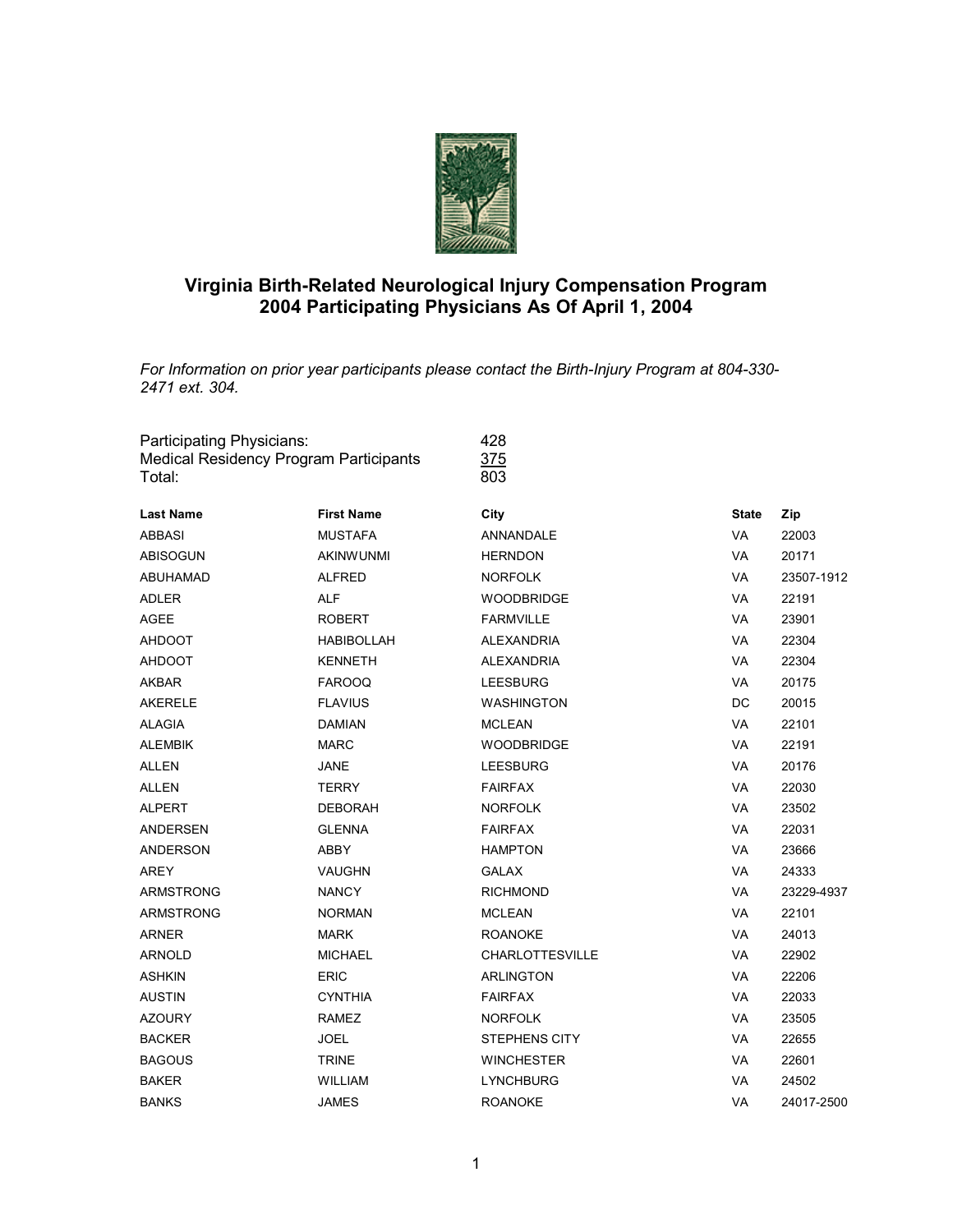| <b>BANNON</b>    | <b>PATRICIA</b>  | <b>MCLEAN</b>         | VA        | 22101      |
|------------------|------------------|-----------------------|-----------|------------|
| <b>BARRETT</b>   | <b>DIANE</b>     | <b>VIENNA</b>         | VA        | 22180      |
| <b>BELL</b>      | <b>DONALD</b>    | <b>VIRGINIA BEACH</b> | VA        | 23454      |
| <b>BELL</b>      | <b>JEFFREY</b>   | <b>WARRENTON</b>      | VA        | 20186      |
| BENDFELDT        | CARLOS           | <b>FISHERSVILLE</b>   | VA        | 22939      |
| BENDHEIM         | <b>STEPHEN</b>   | <b>RICHMOND</b>       | VA        | 23226      |
| <b>BENNEKOM</b>  | <b>JASON</b>     | DANVILLE              | VA        | 24541      |
| <b>BENNETT</b>   | <b>GEANNIE</b>   | <b>HERNDON</b>        | VA        | 20190      |
| <b>BERENGUER</b> | <b>THOMAS</b>    | <b>NORFOLK</b>        | VA        | 23502      |
| <b>BERHANE</b>   | LEAH             | <b>GAITHERSBURG</b>   | <b>MD</b> | 20878      |
| <b>BERMAN</b>    | <b>JEFFREY</b>   | <b>CHAPEL HILL</b>    | NC.       | 27599-7010 |
| BERRY            | <b>COLIN</b>     | <b>GRAFTON</b>        | VA        | 23692      |
| BERRY            | <b>DAVID</b>     | <b>FAIRFAX</b>        | VA        | 22031      |
| BILLETT          | <b>TODD</b>      | <b>RICHMOND</b>       | VA        | 23229      |
| <b>BLANTON</b>   | <b>ERIKA</b>     | <b>RICHMOND</b>       | VA        | 23229      |
| <b>BLATTNER</b>  | CARLOS           | GALAX                 | VA        | 24333      |
| BONA             | <b>DOUGLAS</b>   | <b>VIRGINIA BEACH</b> | VA        | 23454      |
| <b>BOSTIC</b>    | <b>WILLIAM</b>   | GALAX                 | VA        | 24333      |
| <b>BOWERS</b>    | <b>DEBORAH</b>   | ALEXANDRIA            | VA        | 22304      |
| <b>BROACH</b>    | <b>WILLIAM</b>   | <b>DANVILLE</b>       | VA        | 24541      |
| BRONSKY          | <b>GEORGE</b>    | <b>FAIRFAX</b>        | VA        | 22031      |
| <b>BROOCKER</b>  | WARREN           | <b>RICHMOND</b>       | VA        | 23225      |
| <b>BROOKS</b>    | <b>MARK</b>      | <b>FISHERSVILLE</b>   | VA        | 22939      |
| <b>BROWN</b>     | ANNE             | LEESBURG              | VA        | 20176-2396 |
| <b>BROWN</b>     | CARL             | <b>RESTON</b>         | VA        | 22090      |
| <b>BROWNING</b>  | GARY             | <b>NORFOLK</b>        | VA        | 23502      |
| <b>BRYCE</b>     | <b>PETER</b>     | <b>WOODBRIDGE</b>     | VA        | 22191      |
| <b>BUCHANAN</b>  | CAMILLA          | <b>WILLIAMSBURG</b>   | VA        | 23185      |
| <b>BUERY</b>     | SAMANTHA         | ALEXANDRIA            | VA        | 22315      |
| <b>BURKE</b>     | <b>LEEMORE</b>   | <b>RICHMOND</b>       | VA        | 23229      |
| <b>BURNS</b>     | <b>MARY</b>      | <b>VIRGINIA BEACH</b> | VA        | 23454      |
| <b>BURTON</b>    | <b>REGINA</b>    | <b>FREDERICKSBURG</b> | VA        | 22401      |
| BUTLER           | AMY              | <b>GALAX</b>          | VA        | 24333      |
| BUZZELL          | DAWN             | <b>FALLS CHURCH</b>   | VA        | 22046      |
| <b>CAMPBELL</b>  | SANAM            | <b>CHRISTIANSBURG</b> | VA        | 24073      |
| CASANOVA         | <b>LISA</b>      | <b>NEWPORT NEWS</b>   | VA        | 23606      |
| <b>CASKIE</b>    | SANDRA           | ARLINGTON             | VA        | 22205      |
| CAUBLE           | KATHLEEN         | <b>RESTON</b>         | VA        | 20190      |
| CHAMBERS         | <b>ZERLINE</b>   | LAKE RIDGE            | VA        | 22192      |
| CHAU             | HONG-HANH        | <b>HERNDON</b>        | VA        | 20190      |
| CLAPP            | DEBRA            | ROANOKE               | VA        | 24018      |
| CLARY            | <b>BEVERLEY</b>  | <b>RICHMOND</b>       | VA        | 23229      |
| <b>COBBS</b>     | <b>GWENDOLYN</b> | <b>HERNDON</b>        | VA        | 20171      |
| <b>COBEY</b>     | <b>ELWOOD</b>    | ROANOKE               | VA        | 24014      |
| <b>COHN</b>      | <b>HOWARD</b>    | STERLING              | VA        | 20164      |
| <b>COLON</b>     | <b>HECTOR</b>    | WOODBRIDGE            | VA        | 22191      |
| COMBS            | <b>DOUGLAS</b>   | SALEM                 | VA        | 24153      |
| CONNELL          | KATHY            | NEWPORT NEWS          | VA        | 23606-2574 |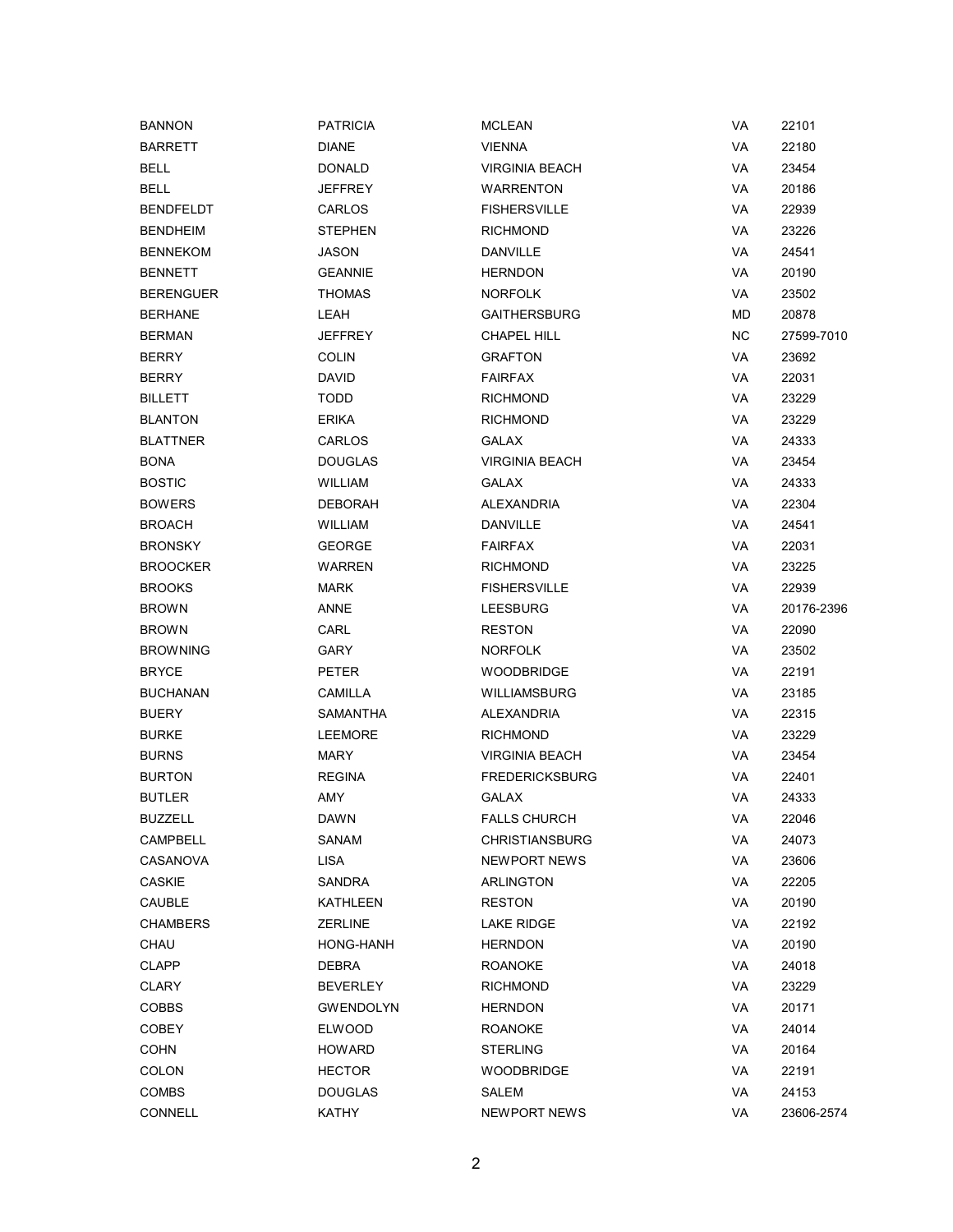| <b>CONNELL</b>    | <b>TIMOTHY</b>   | NEWPORT NEWS        | VA        | 23602      |
|-------------------|------------------|---------------------|-----------|------------|
| COOK              | <b>WILLIAM</b>   | <b>LYNCHBURG</b>    | VA        | 24502      |
| <b>CORDES</b>     | <b>LAURA</b>     | NEWPORT NEWS        | VA        | 23602      |
| COYLE             | <b>CHERI</b>     | NEWPORT NEWS        | VA        | 23602      |
| <b>CRAFT</b>      | <b>GEORGE</b>    | <b>GALAX</b>        | VA        | 24333      |
| <b>CROCKFORD</b>  | JON              | <b>NORFOLK</b>      | VA        | 23502      |
| <b>CROWE</b>      | <b>GLORIA</b>    | <b>STERLING</b>     | VA        | 20165      |
| <b>CULVER</b>     | JAMES            | SALEM               | 0R        | 97304      |
| <b>CURTIS</b>     | DIANNA           | <b>ROANOKE</b>      | VA        | 24018-8004 |
| <b>CURTIS</b>     | WALTER           | <b>HAMPTON</b>      | VA        | 23666      |
| <b>DAMAVANDY</b>  | <b>TANIA</b>     | <b>RESTON</b>       | VA        | 20191      |
| DANG              | <b>THAO</b>      | <b>FALLS CHURCH</b> | VA        | 22042      |
| DATTEL            | <b>BONNIE</b>    | <b>NORFOLK</b>      | VA        | 23507      |
| <b>DAVIS</b>      | CAROLYN          | <b>FAIRFAX</b>      | VA        | 22031      |
| <b>DAVIS</b>      | <b>CEE</b>       | <b>WINCHESTER</b>   | VA        | 22601      |
| <b>DAVIS</b>      | <b>LESLIE</b>    | <b>RICHMOND</b>     | VA        | 23225      |
| <b>DEHAVEN</b>    | <b>KRISTIN</b>   | STEPHENS CITY       | VA        | 22655      |
| <b>DENNIS</b>     | LARRY            | ROANOKE             | VA        | 24013      |
| <b>DHARIA</b>     | <b>TARUN</b>     | SPRINGFIELD         | VA        | 22150      |
| <b>DIXON</b>      | MARYBETH         | <b>NORFOLK</b>      | VA        | 23505      |
| <b>DOBRZYNSKI</b> | <b>ANNE</b>      | ANNANDALE           | VA        | 22003      |
| <b>DOCASAR</b>    | HAYDEE           | <b>BELTSVILLE</b>   | <b>MD</b> | 20705      |
| <b>DONALD</b>     | <b>FELICIA</b>   | <b>FAIRFAX</b>      | VA        | 22033      |
| <b>DOUGHERTY</b>  | <b>JOHN</b>      | <b>FRANKLIN</b>     | VA        | 23851      |
| <b>DRISCOLL</b>   | <b>CHARLES</b>   | LYNCHBURG           | VA        | 24501      |
| DULAI             | RAMANDEEP        | <b>ASHBURN</b>      | VA        | 20148      |
| <b>EDWARDS</b>    | <b>JESSICA</b>   | <b>NORFOLK</b>      | VA        | 23502      |
| <b>EIZEMBER</b>   | LAURA            | <b>PORTSMOUTH</b>   | VA        | 23707      |
| <b>ELGUERA</b>    | <b>ELIZABETH</b> | <b>OAKTON</b>       | VA        | 22124      |
| <b>ELKOUSY</b>    | <b>MOHAMMED</b>  | <b>WASHINGTON</b>   | DC        | 20008      |
| <b>ELLIOTT</b>    | JOHN             | ARLINGTON           | VA        | 22205      |
| <b>ELLSWORTH</b>  | <b>STERLING</b>  | <b>ROANOKE</b>      | VA        | 24013      |
| <b>ENSMINGER</b>  | JASON            | DANVILLE            | VA        | 24541      |
| <b>EZMERLI</b>    | NAHED            | <b>VIENNA</b>       | VA        | 22180      |
| <b>FANT</b>       | <b>VANESSA</b>   | <b>GALAX</b>        | VA        | 24333      |
| <b>FARBER</b>     | <b>STEVEN</b>    | <b>ROANOKE</b>      | VA        | 24014      |
| <b>FEDERICI</b>   | <b>BENIGNO</b>   | <b>SUFFOLK</b>      | VA        | 23434      |
| <b>FEGLEY</b>     | <b>MICHELLE</b>  | MANASSAS            | VA        | 20110      |
| <b>FERNANDEZ</b>  | <b>MARTHA</b>    | <b>NORFOLK</b>      | VA        | 23502      |
| <b>FERNANDEZ</b>  | <b>MIGUEL</b>    | <b>ARLINGTON</b>    | VA        | 22205      |
| <b>FIEDLER</b>    | ADAM             | <b>RICHMOND</b>     | VA        | 23225      |
| <b>FIEO</b>       | RICHARD          | <b>WINCHESTER</b>   | VA        | 22601      |
| <b>FILIPESCU</b>  | <b>NICOLAE</b>   | <b>ARLINGTON</b>    | VA        | 22203      |
| <b>FILLA</b>      | <b>REBECCA</b>   | <b>FAIRFAX</b>      | VA        | 22033      |
| <b>FITZ</b>       | <b>BRONWYN</b>   | <b>BALTIMORE</b>    | MD        | 21218      |
| <b>FONTANARES</b> | ARLENE           | <b>NORFOLK</b>      | VA        | 23502      |
| <b>FORREST</b>    | <b>SCOTT</b>     | <b>FAIRFAX</b>      | VA        | 22030      |
| <b>FOUST</b>      | <b>PAULA</b>     | <b>RICHMOND</b>     | VA        | 23226      |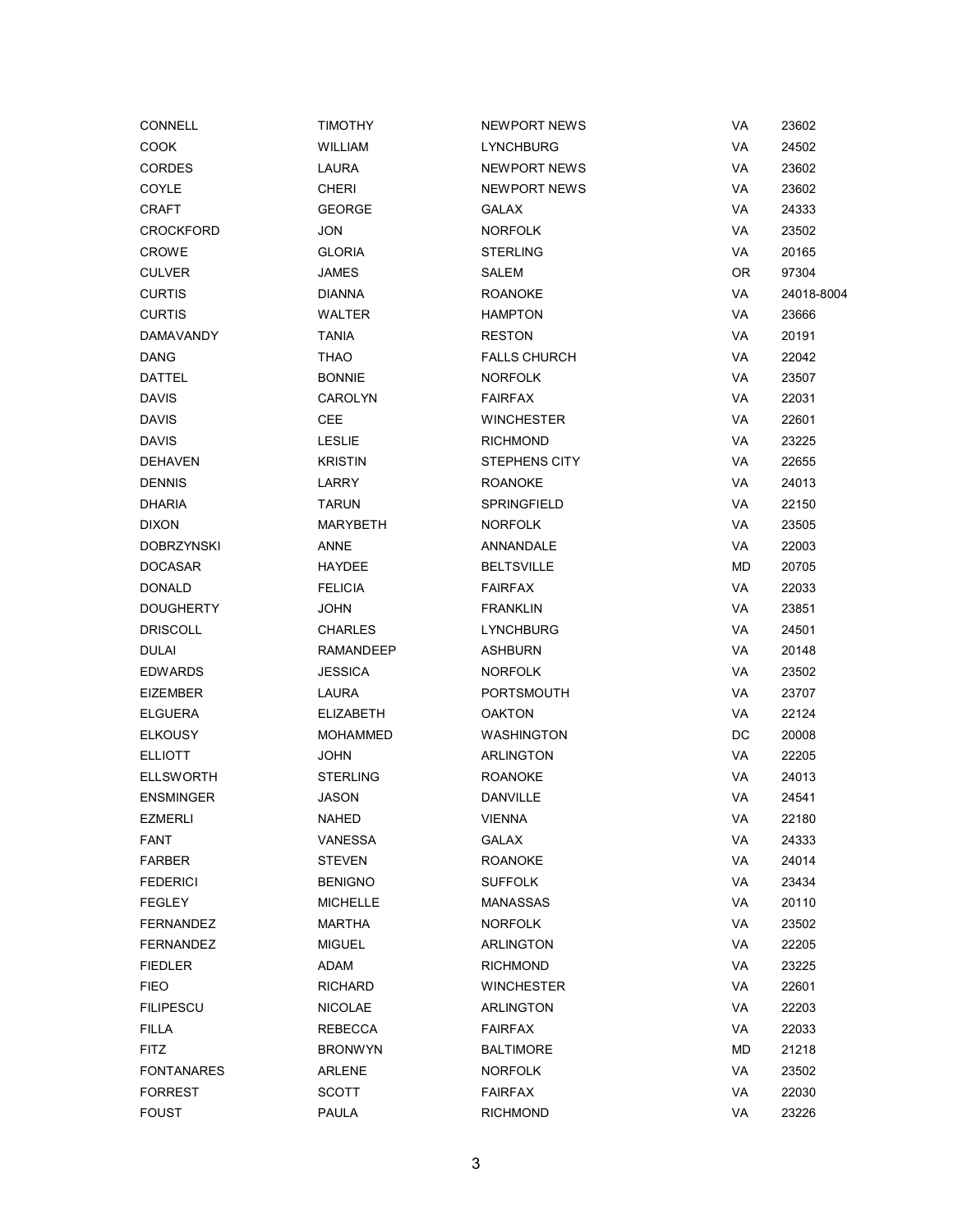| <b>FRUITERMAN</b>   | JAN               | <b>BURKE</b>           | VA | 22015      |
|---------------------|-------------------|------------------------|----|------------|
| <b>GAFORI</b>       | <b>VALERIE</b>    | <b>WASHINGTON</b>      | DC | 20037      |
| <b>GALDOS</b>       | <b>MANUEL</b>     | <b>HAMPTON</b>         | VA | 23666      |
| <b>GARCIA</b>       | <b>JORGE</b>      | <b>ROANOKE</b>         | VA | 24018      |
| <b>GARCIA</b>       | <b>WILLIAM</b>    | <b>VIENNA</b>          | VA | 22182      |
| <b>GARREAU</b>      | <b>ELIZABETH</b>  | <b>FAIRFAX</b>         | VA | 22031      |
| <b>GEARY</b>        | <b>CANDICE</b>    | <b>CHESAPEAKE</b>      | VA | 23320      |
| <b>GHIDINI</b>      | <b>ALESSANDRO</b> | <b>WASHINGTON</b>      | DC | 20007      |
| <b>GIAMMITTORIO</b> | <b>DAVID</b>      | <b>ALEXANDRIA</b>      | VA | 22304      |
| <b>GILLANDERS</b>   | ROBERT            | <b>VIENNA</b>          | VA | 22180      |
| <b>GOMEZ</b>        | <b>MIGUEL</b>     | <b>POTOMAC</b>         | MD | 20854      |
| <b>GONZALEZ</b>     | <b>RODOLFO</b>    | <b>ALEXANDRIA</b>      | VA | 22315      |
| <b>GOPAL</b>        | <b>SARITA</b>     | <b>FAIRFAX</b>         | VA | 22033      |
| <b>GRAY</b>         | <b>DERWIN</b>     | <b>CHESAPEAKE</b>      | VA | 23320      |
| <b>GREGORY</b>      | <b>DAVID</b>      | <b>LYNCHBURG</b>       | VA | 24503      |
| <b>GRIMM</b>        | <b>SAMUEL</b>     | <b>VIENNA</b>          | VA | 22180      |
| <b>GROVER</b>       | <b>GLORIA</b>     | MANASSAS               | VA | 20110      |
| <b>GROVES</b>       | C.                | <b>NORFOLK</b>         | VA | 23502      |
| <b>GUSTAFSON</b>    | <b>MARK</b>       | SALEM                  | VA | 24153      |
| <b>GUTLIPH</b>      | <b>JOANNE</b>     | <b>MANASSAS</b>        | VA | 20110      |
| <b>HAFIZI</b>       | GHAZALEH          | ANNANDALE              | VA | 22003      |
| <b>HAMILTON</b>     | <b>JAMES</b>      | <b>KILMARNOCK</b>      | VA | 22482      |
| <b>HAMILTON</b>     | <b>WILLIAM</b>    | <b>FREDERICKSBURG</b>  | VA | 22401      |
| <b>HAMMER</b>       | <b>JEFF</b>       | <b>CHESAPEAKE</b>      | VA | 23320      |
| HANCOCK             | LOIS              | <b>HAMPTON</b>         | VA | 23666      |
| HARDEE              | <b>GREGORY</b>    | ROANOKE                | VA | 24013      |
| HASSAN              | <b>MOUSTAFA</b>   | <b>STERLING</b>        | VA | 20164      |
| <b>HATCHER</b>      | <b>RONALD</b>     | <b>WOODBRIDGE</b>      | VA | 22191      |
| <b>HEIDER</b>       | <b>ROBERT</b>     | <b>CHARLOTTESVILLE</b> | VA | 22902      |
| HEIST               | <b>CYNTHIA</b>    | DANVILLE               | VA | 24541      |
| <b>HENKE</b>        | <b>JEFFREY</b>    | <b>NEWPORT NEWS</b>    | VA | 23602      |
| <b>HERITAGE</b>     | <b>DOUGLAS</b>    | <b>WOODBRIDGE</b>      | VA | 22191      |
| HEYL                | <b>PETER</b>      | <b>NORFOLK</b>         | VA | 23507-1912 |
| <b>HICKS</b>        | <b>DIANA</b>      | <b>SUFFOLK</b>         | VA | 23434      |
| <b>HILL</b>         | ROBERT            | <b>HAMPTON</b>         | VA | 23666      |
| <b>HINDMAN</b>      | <b>HAL</b>        | SPRINGFIELD            | VA | 22150      |
| HODGES              | WALTER            | <b>FAIRFAX</b>         | VA | 22033      |
| HOLYFIELD           | PAUL              | <b>MARTINSVILLE</b>    | VA | 24112      |
| HOOVER              | <b>JOHN</b>       | <b>FISHERSVILLE</b>    | VA | 22939      |
| <b>HUGHES</b>       | <b>GILBERT</b>    | <b>NORFOLK</b>         | VA | 23505      |
| HYDE                | MARK              | <b>HOPEWELL</b>        | VA | 23860      |
| IOBST               | <b>JOSEPH</b>     | <b>SUFFOLK</b>         | VA | 23435      |
| <b>ISAAC</b>        | <b>JOSEPH</b>     | <b>NORFOLK</b>         | VA | 23510      |
| <b>JACKSON</b>      | ANDREA            | <b>ALEXANDRIA</b>      | VA | 22304      |
| <b>JAFRI</b>        | <b>NAVED</b>      | <b>HAMPTON</b>         | VA | 23666      |
| JAHAN               | <b>SHAUKAT</b>    | <b>STERLING</b>        | VA | 20166      |
| JAYANETTI           | SIDATH            | <b>SUFFOLK</b>         | VA | 23435      |
| <b>JENET</b>        | <b>RICHARD</b>    | <b>WOODBRIDGE</b>      | VA | 22191      |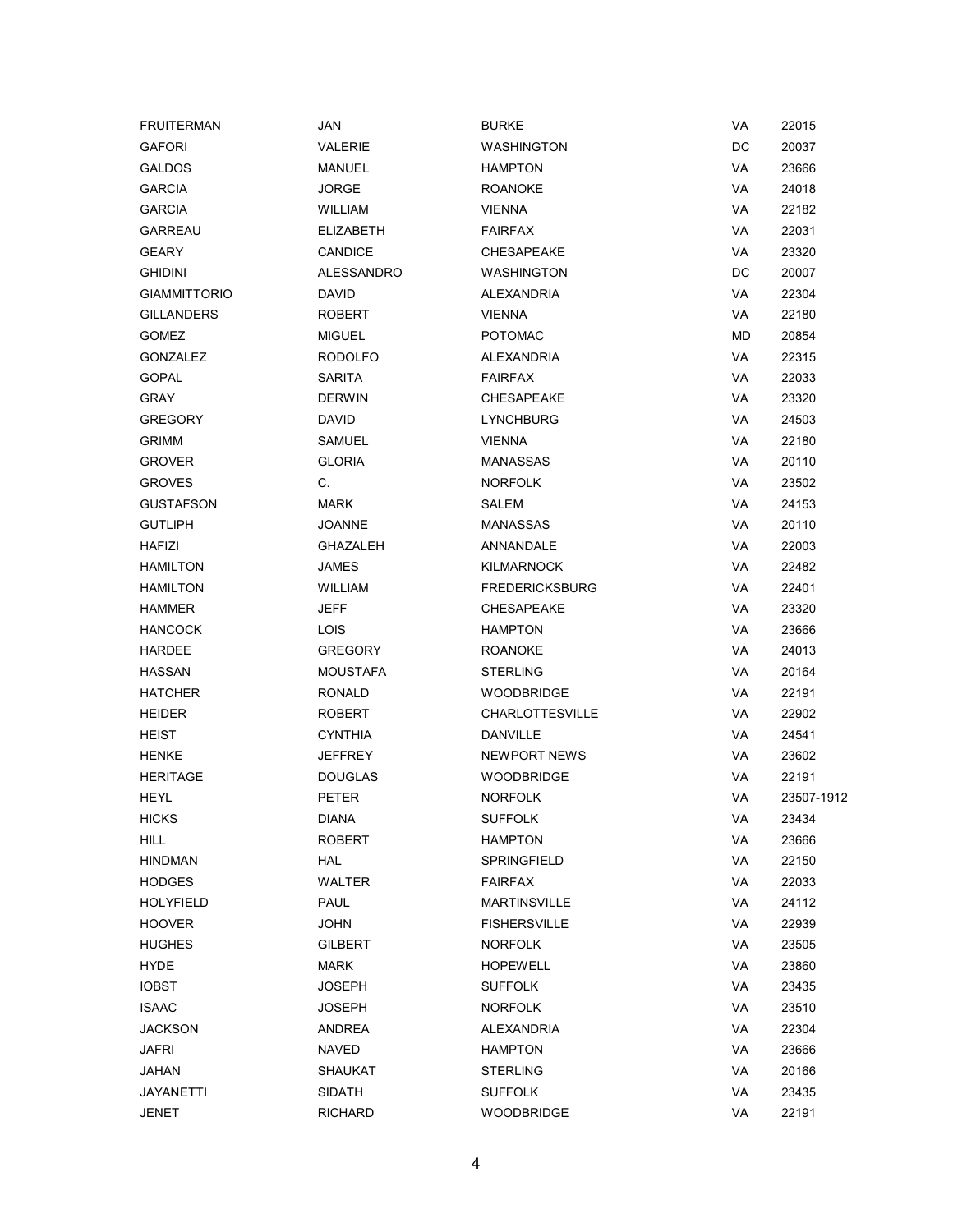| <b>JENKINS</b> | <b>DANIEL</b>      | WILLIAMSBURG          | VA | 23185      |
|----------------|--------------------|-----------------------|----|------------|
| <b>JERALD</b>  | <b>HEATHER</b>     | <b>WOODBRIDGE</b>     | VA | 22192      |
| JEREMIAH       | <b>MICHAEL</b>     | <b>ROANOKE</b>        | VA | 24014      |
| JOHNSON        | <b>BRUCE</b>       | <b>RICHMOND</b>       | VA | 23229      |
| JONES          | <b>ROGER</b>       | WILLIAMSBURG          | VA | 23185      |
| <b>JOURDEN</b> | <b>MARTIN</b>      | <b>HOPEWELL</b>       | VA | 23860      |
| JUSKEVICH      | <b>ROBERT</b>      | <b>VIRGINIA BEACH</b> | VA | 23454      |
| <b>KAPUR</b>   | GAYATRI            | <b>NORFOLK</b>        | VA | 23507      |
| KAVESKI        | <b>MARY</b>        | <b>RICHMOND</b>       | VA | 23226      |
| KEELEY         | <b>CHRISTOPHER</b> | <b>ROANOKE</b>        | VA | 24014      |
| <b>KEENE</b>   | CAROL              | <b>ROANOKE</b>        | VA | 24013      |
| <b>KELLY</b>   | <b>JAMES</b>       | <b>ROANOKE</b>        | VA | 24018      |
| KELLY          | <b>MELINDA</b>     | <b>FAIRFAX</b>        | VA | 22031      |
| KEMP           | <b>PETER</b>       | <b>CHESAPEAKE</b>     | VA | 23320      |
| <b>KENNEDY</b> | <b>KRIS</b>        | <b>VIRGINIA BEACH</b> | VA | 23454      |
| KEVERLINE      | <b>SHARON</b>      | <b>NORFOLK</b>        | VA | 23502      |
| KHACHIKIAN     | <b>GRIGOR</b>      | ALEXANDRIA            | VA | 22304      |
| KHOURY         | ALFRED             | <b>FAIRFAX</b>        | VA | 22031      |
| KIDD           | <b>KRISTI</b>      | <b>LYNCHBURG</b>      | VA | 24502      |
| KIDD           | <b>LESLIE</b>      | <b>WINCHESTER</b>     | VA | 22601      |
| KILMER         | <b>JENNIFER</b>    | ARLINGTON             | VA | 22205      |
| KIM            | <b>CHUL</b>        | <b>BETHESDA</b>       | МD | 20817      |
| <b>KINCADE</b> | <b>TAMARA</b>      | <b>NORTON</b>         | VA | 24273      |
| KISTHARDT      | ANNE               | ALEXANDRIA            | VA | 22314      |
| KNAPP          | KAREN              | <b>RICHMOND</b>       | VA | 23226      |
| KNUDSON        | <b>HOMER</b>       | <b>VIENNA</b>         | VA | 22182      |
| KUDARAVALLI    | <b>KRISHNARAO</b>  | <b>PETERSBURG</b>     | VA | 23803      |
| KUSIC          | <b>MICHAEL</b>     | <b>FALLS CHURCH</b>   | VA | 22042      |
| <b>LACKORE</b> | <b>RAYMOND</b>     | <b>VIRGINIA BEACH</b> | VA | 23454      |
| LAHTI          | <b>STACY</b>       | <b>DANVILLE</b>       | VA | 24541      |
| <b>LATCHIS</b> | <b>ERIKA</b>       | <b>WASHINGTON</b>     | DC | 20008      |
| LAZO           | <b>ROBERT</b>      | <b>GALAX</b>          | VA | 24333      |
| LEE            | CHUN-SHENG         | <b>FAIRFAX</b>        | VA | 22031      |
| LEE            | <b>EUNICE</b>      | <b>MC LEAN</b>        | VA | 22102      |
| LEE            | <b>JOHN</b>        | <b>CHESAPEAKE</b>     | VA | 23328-5127 |
| LEE            | <b>SEO</b>         | <b>SILVER SPRING</b>  | MD | 20906-5312 |
| LENHARDT       | KIMBERLY           | <b>FAIRFAX</b>        | VA | 22030      |
| LEONARD        | <b>TAMMY</b>       | <b>FREDERICKSBURG</b> | VA | 22401      |
| <b>LEWIS</b>   | <b>PAUL</b>        | <b>DERWOOD</b>        | МD | 20855-1623 |
| LITTLER        | <b>SUSAN</b>       | <b>NORFOLK</b>        | VA | 23507-1912 |
| LIVINGSTON     | <b>JEFFREY</b>     | <b>ROANOKE</b>        | VA | 24013      |
| LOCKHART       | <b>JOHN</b>        | NEWPORT NEWS          | VA | 23606      |
| LOEWITH        | MARGARET           | <b>ARLINGTON</b>      | VA | 22205      |
| LONG           | <b>JOHN</b>        | <b>WOODBRIDGE</b>     | VA | 22192      |
| LONTKOWSKI     | <b>SUSAN</b>       | WILLIAMSBURG          | VA | 23185      |
| LOTFI          | ALI                | <b>RESTON</b>         | VA | 21090      |
| LOUIE-NG       | <b>EUGENE</b>      | <b>MANASSAS</b>       | VA | 20110      |
| <b>LUCAS</b>   | <b>JERRY</b>       | <b>RICHMOND</b>       | VA | 23224      |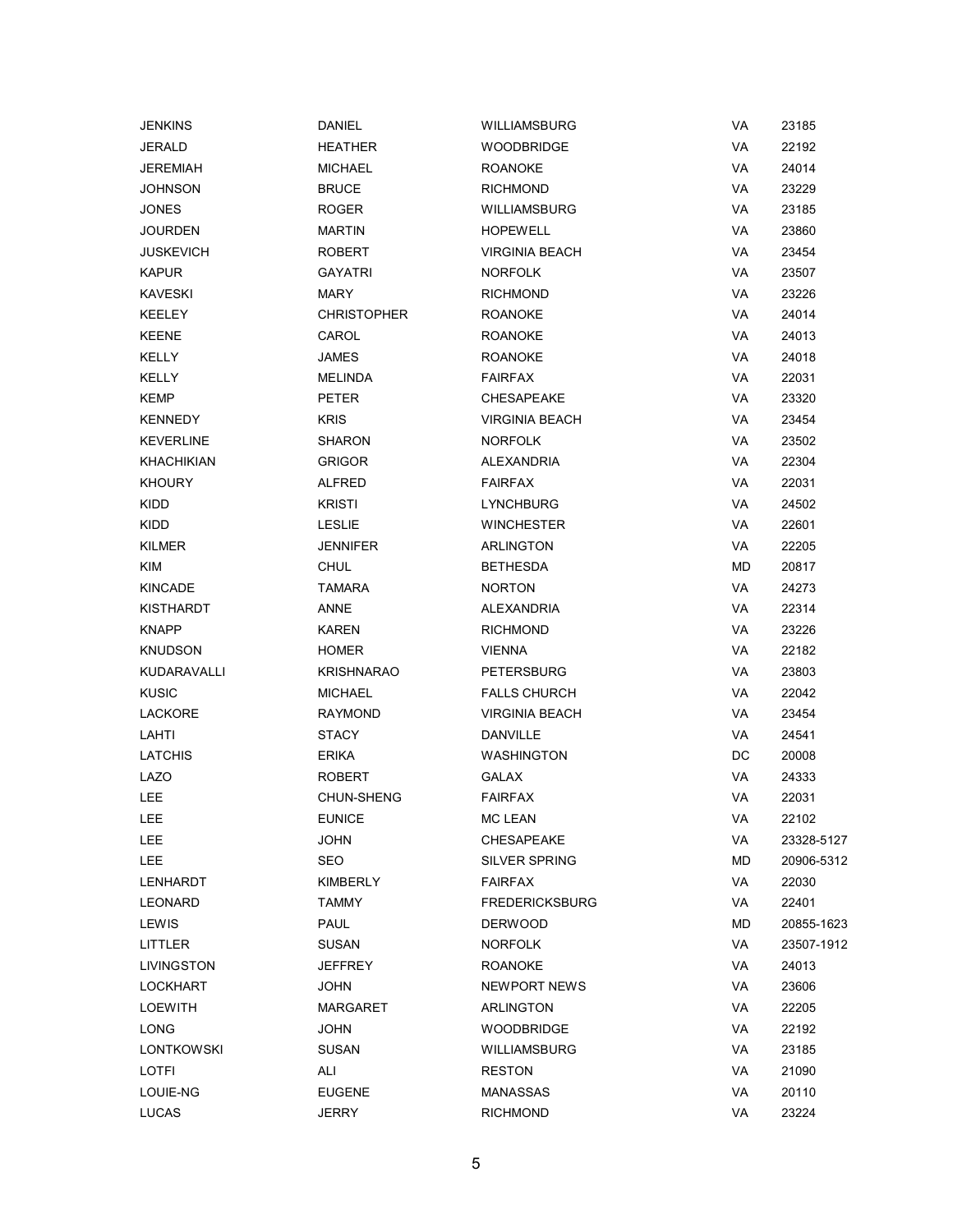| МA                 | <b>PETER</b>     | <b>SILVER SPRING</b>   | <b>MD</b> | 20904      |
|--------------------|------------------|------------------------|-----------|------------|
| <b>MAANAVI</b>     | DARYADOKHT       | <b>FAIRFAX</b>         | VA        | 22031      |
| MACPHEARSON-SMITH  | LAURIE           | <b>NORFOLK</b>         | VA        | 23502      |
| <b>MADDOX</b>      | <b>JOHN</b>      | <b>FAIRFAX</b>         | VA        | 22031      |
| <b>MAGHAK</b>      | <b>BASIL</b>     | <b>SILVER SPRING</b>   | MD        | 20903      |
| <b>MANOHARAN</b>   | EDAKANDYIL       | <b>BIG STONE GAP</b>   | VA        | 24219      |
| <b>MARAIST</b>     | <b>ADRIENNE</b>  | <b>RICHMOND</b>        | VA        | 23226      |
| <b>MARGULIES</b>   | <b>DAVID</b>     | <b>FAIRFAX</b>         | VA        | 22031      |
| MARQUARDT          | <b>EVELINE</b>   | <b>RESTON</b>          | VA        | 20190      |
| <b>MARRACCINI</b>  | <b>CHRISTINE</b> | <b>LYNCHBURG</b>       | VA        | 24502-4271 |
| <b>MARTIN</b>      | <b>ELIZABETH</b> | <b>ROANOKE</b>         | VA        | 24014      |
| <b>MARTINEZ</b>    | <b>MARINA</b>    | <b>ARLINGTON</b>       | VA        | 22205      |
| <b>MASER</b>       | <b>KAREN</b>     | <b>BETHESDA</b>        | MD        | 20817      |
| <b>MAXYMIV</b>     | <b>GEORGE</b>    | SALEM                  | VA        | 24153      |
| <b>MCCOY</b>       | MARY             | <b>WINCHESTER</b>      | VA        | 22601      |
| <b>MCCUIN</b>      | <b>ELIZABETH</b> | <b>ROANOKE</b>         | VA        | 24013      |
| <b>MCLENNAN</b>    | LEE              | <b>ROANOKE</b>         | VA        | 24014      |
| <b>MCMILLAN</b>    | <b>DANIEL</b>    | <b>FISHERSVILLE</b>    | VA        | 22939      |
| <b>MCMILLAN</b>    | JANE             | <b>WILLIAMSBURG</b>    | VA        | 23185      |
| <b>MECKLENBURG</b> | FRED             | <b>DUNN LORING</b>     | VA        | 22027-1215 |
| MEHTA              | <b>SHOBHA</b>    | ALEXANDRIA             | VA        | 22308      |
| <b>MEINIG</b>      | <b>MARTIN</b>    | <b>FAIRFAX</b>         | VA        | 22030      |
| <b>MELNICK</b>     | GARY             | <b>BETHESDA</b>        | MD        | 20817-4101 |
| <b>MEYERS</b>      | PAUL             | <b>YORKTOWN</b>        | VA        | 23693-2331 |
| MILLER             | <b>CHARLES</b>   | <b>NEWPORT NEWS</b>    | VA        | 23601      |
| MILLER             | LAWRENCE         | <b>RICHMOND</b>        | VA        | 23229      |
| <b>MILLER</b>      | <b>STEPHEN</b>   | <b>VIRGINIA BEACH</b>  | VA        | 23454      |
| <b>MISICKO</b>     | <b>NANCY</b>     | <b>ROANOKE</b>         | VA        | 24014      |
| <b>MOBLEY</b>      | <b>CYNTHIA</b>   | <b>CHESAPEAKE</b>      | VA        | 23321      |
| <b>MOESER</b>      | <b>THOMAS</b>    | <b>RESTON</b>          | VA        | 20190      |
| <b>MOFFITT</b>     | <b>FRANCIS</b>   | <b>ROANOKE</b>         | VA        | 24018      |
| <b>MOHAMMED</b>    | <b>NINA</b>      | SALEM                  | VA        | 24153      |
| <b>MONTGOMERY</b>  | <b>MATTHEW</b>   | <b>CHARLOTTESVILLE</b> | VA        | 22901      |
| <b>MOORE</b>       | <b>BARBARA</b>   | <b>ROANOKE</b>         | VA        | 24013      |
| <b>MOORE</b>       | <b>GREGORY</b>   | <b>RICHMOND</b>        | VA        | 23225      |
| <b>MORGAN</b>      | <b>FRANKLIN</b>  | <b>NORFOLK</b>         | VA        | 23502      |
| <b>MORRISON</b>    | <b>JEFFREY</b>   | <b>HAMPTON</b>         | VA        | 23666      |
| <b>MOSTAFA</b>     | NAGLAA           | ARLINGTON              | VA        | 22204      |
| MRAVA              | <b>DIANE</b>     | <b>HAMPTON</b>         | VA        | 23666      |
| <b>MUASHER</b>     | <b>LISA</b>      | <b>FAIRFAX</b>         | VA        | 22031      |
| <b>MULLINS</b>     | <b>DOWELL</b>    | RICHLANDS              | VA        | 24641      |
| <b>MULLINS</b>     | <b>JAMES</b>     | NEWPORT NEWS           | VA        | 23608      |
| <b>MUSGRAVE</b>    | <b>DONNA</b>     | <b>ROANOKE</b>         | VA        | 24013      |
| MUZZAMMEL          | AL               | <b>VIENNA</b>          | VA        | 22182      |
| <b>MYERS</b>       | <b>THOMAS</b>    | <b>WARRENTON</b>       | VA        | 20186      |
| <b>NANCE</b>       | LARRY            | <b>MANASSAS</b>        | VA        | 20110      |
| NEAL               | RANDOLPH         | <b>DANVILLE</b>        | VA        | 24541      |
| <b>NEALE</b>       | <b>JANICE</b>    | <b>RICHMOND</b>        | VA        | 23224      |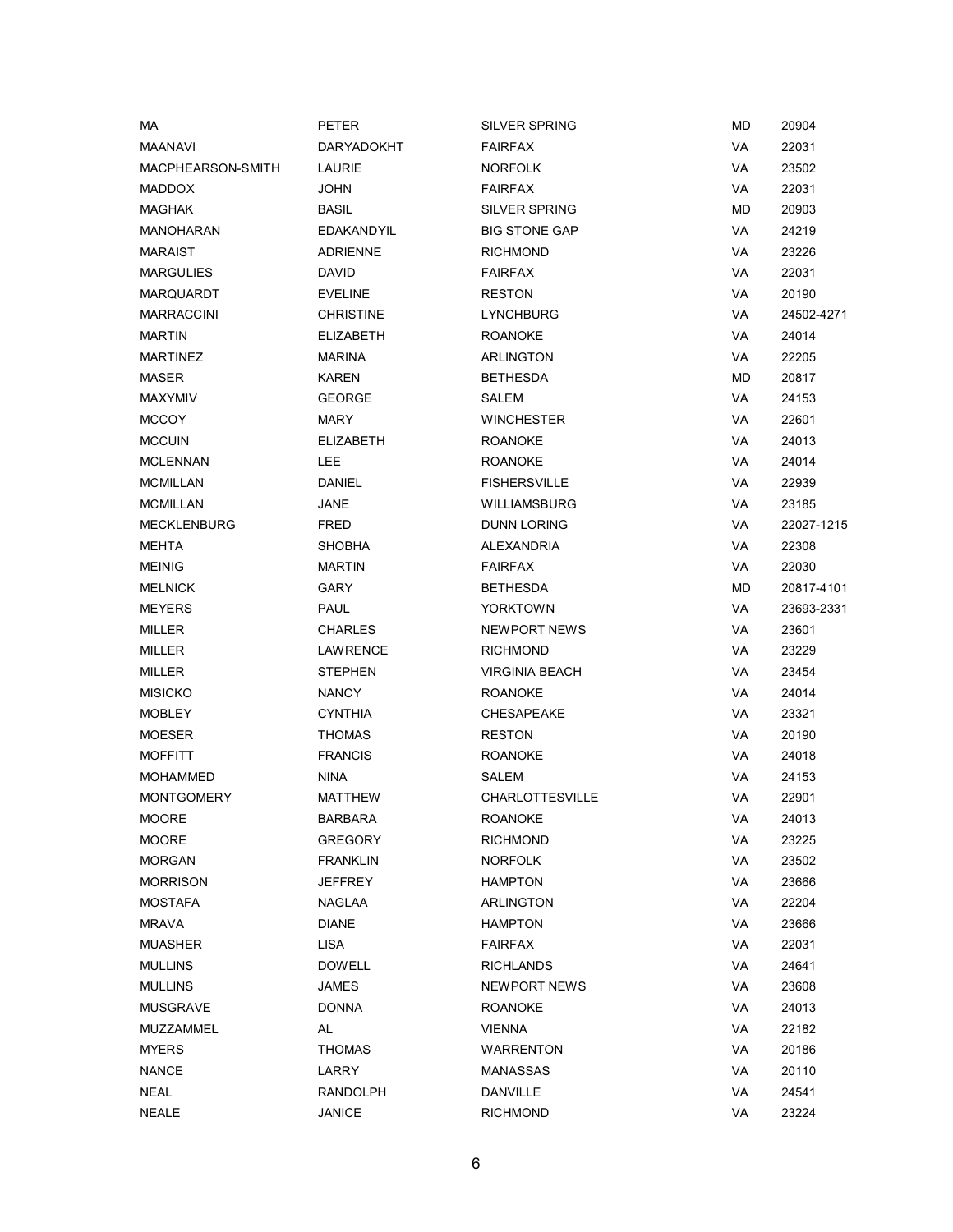| <b>NEIMAN</b>   | WADE            | <b>LYNCHBURG</b>       | VA | 24502      |
|-----------------|-----------------|------------------------|----|------------|
| <b>NEWELL</b>   | <b>ALICE</b>    | <b>DANVILLE</b>        | VA | 24541      |
| <b>NGUYEN</b>   | <b>GIANG</b>    | <b>FALLS CHURCH</b>    | VA | 22041      |
| <b>NGUYEN</b>   | <b>KAREN</b>    | <b>WINCHESTER</b>      | VA | 22601      |
| <b>NGUYEN</b>   | <b>MICHELLE</b> | SPRINGFIELD            | VA | 22152      |
| NIES            | <b>BARBARA</b>  | <b>FAIRFAX</b>         | VA | 22031      |
| <b>NIETO</b>    | <b>ARTHUR</b>   | <b>FOREST</b>          | VA | 24551-2660 |
| <b>NORTH</b>    | <b>ARTHUR</b>   | <b>WISE</b>            | VA | 24293      |
| <b>NOWROOZI</b> | <b>POURAN</b>   | <b>NORFOLK</b>         | VA | 23507      |
| <b>OWENS</b>    | <b>KELLY</b>    | <b>CHARLOTTESVILLE</b> | VA | 22902      |
| PAOLO           | SANDA           | <b>MCLEAN</b>          | VA | 22101      |
| PARTRIDGE       | <b>JOHN</b>     | <b>RICHMOND</b>        | VA | 23235      |
| <b>PASTORE</b>  | JAY             | <b>WOODBRIDGE</b>      | VA | 22191      |
| <b>PATNAIK</b>  | <b>PRADIPTA</b> | <b>GAITHERSBURG</b>    | MD | 20877      |
| PAULINO         | <b>ELISEO</b>   | <b>MCLEAN</b>          | VA | 22101      |
| PAULSON         | <b>JOHN</b>     | <b>NORFOLK</b>         | VA | 23505      |
| <b>PAYNE</b>    | <b>KARROLL</b>  | <b>VIRGINIA BEACH</b>  | VA | 23464      |
| PEARCE          | <b>DAVID</b>    | <b>WILLIAMSBURG</b>    | VA | 23188-1561 |
| PHEMISTER       | <b>DAVID</b>    | <b>LYNCHBURG</b>       | VA | 24502      |
| <b>PICKFORD</b> | LAURA           | <b>FAIRFAX</b>         | VA | 22033      |
| PILLAY          | JAYA            | <b>FALLS CHURCH</b>    | VA | 22046      |
| <b>PINESS</b>   | <b>JANE</b>     | <b>ARLINGTON</b>       | VA | 22205      |
| PIRKLE          | <b>GINIENE</b>  | <b>CHESAPEAKE</b>      | VA | 23320      |
| PORTER          | AMY             | ARLINGTON              | VA | 22205      |
| POWERS          | <b>STEVEN</b>   | <b>CHESAPEAKE</b>      | VA | 23320-1714 |
| PRILLAMAN       | <b>PRESCOTT</b> | <b>RICHMOND</b>        | VA | 23229      |
| <b>PURITZ</b>   | <b>HOLLY</b>    | <b>NORFOLK</b>         | VA | 23502      |
| PYATAK          | <b>PETER</b>    | <b>RICHMOND</b>        | VA | 23225      |
| <b>PYLE</b>     | <b>PAMELA</b>   | <b>VIRGINIA BEACH</b>  | VA | 23454      |
| <b>QUTUB</b>    | <b>HANIA</b>    | ARLINGTON              | VA | 22201      |
| <b>RABHAN</b>   | <b>NATHAN</b>   | <b>RICHMOND</b>        | VA | 23229      |
| RAITZ           | <b>LEE</b>      | <b>WOODBRIDGE</b>      | VA | 22192      |
| RAMBHALA        | LALITHA         | ALEXANDRIA             | VA | 22304      |
| <b>RAMSEY</b>   | <b>ALLEY</b>    | <b>WOODBRIDGE</b>      | VA | 22191      |
| RAND            | <b>WILLIAM</b>  | CHESAPEAKE             | VA | 23320      |
| RAUSCH          | <b>KATHLEEN</b> | <b>RESTON</b>          | VA | 20190      |
| RAYL            | <b>DAVID</b>    | WILLIAMSBURG           | VA | 23185-5540 |
| RECTOR          | <b>GEORGE</b>   | <b>CHESAPEAKE</b>      | VA | 23320-1714 |
| REDDY           | PANNALA         | PETERSBURG             | VA | 23803      |
| REESE           | <b>HEATHER</b>  | <b>WINCHESTER</b>      | VA | 22603-2501 |
| REUTINGER       | DAVID           | <b>RICHMOND</b>        | VA | 23225      |
| RHYMERS         | <b>KURT</b>     | <b>SPRINGFIELD</b>     | VA | 22152      |
| <b>RIMOLA</b>   | <b>SERGIO</b>   | <b>RESTON</b>          | VA | 20190      |
| <b>ROBERSON</b> | <b>EMILY</b>    | <b>WILLIAMSBURG</b>    | VA | 23185      |
| ROBERTS         | <b>ARNOLD</b>   | <b>KENSINGTON</b>      | МD | 20895-2145 |
| ROBLETE         | <b>BEULAH</b>   | <b>COVINGTON</b>       | VA | 24426      |
| RONEN           | LEON            | <b>DUNBAR</b>          | WV | 25064      |
| <b>ROSCHE</b>   | <b>CHARLES</b>  | <b>SOUTH BOSTON</b>    | VA | 24592      |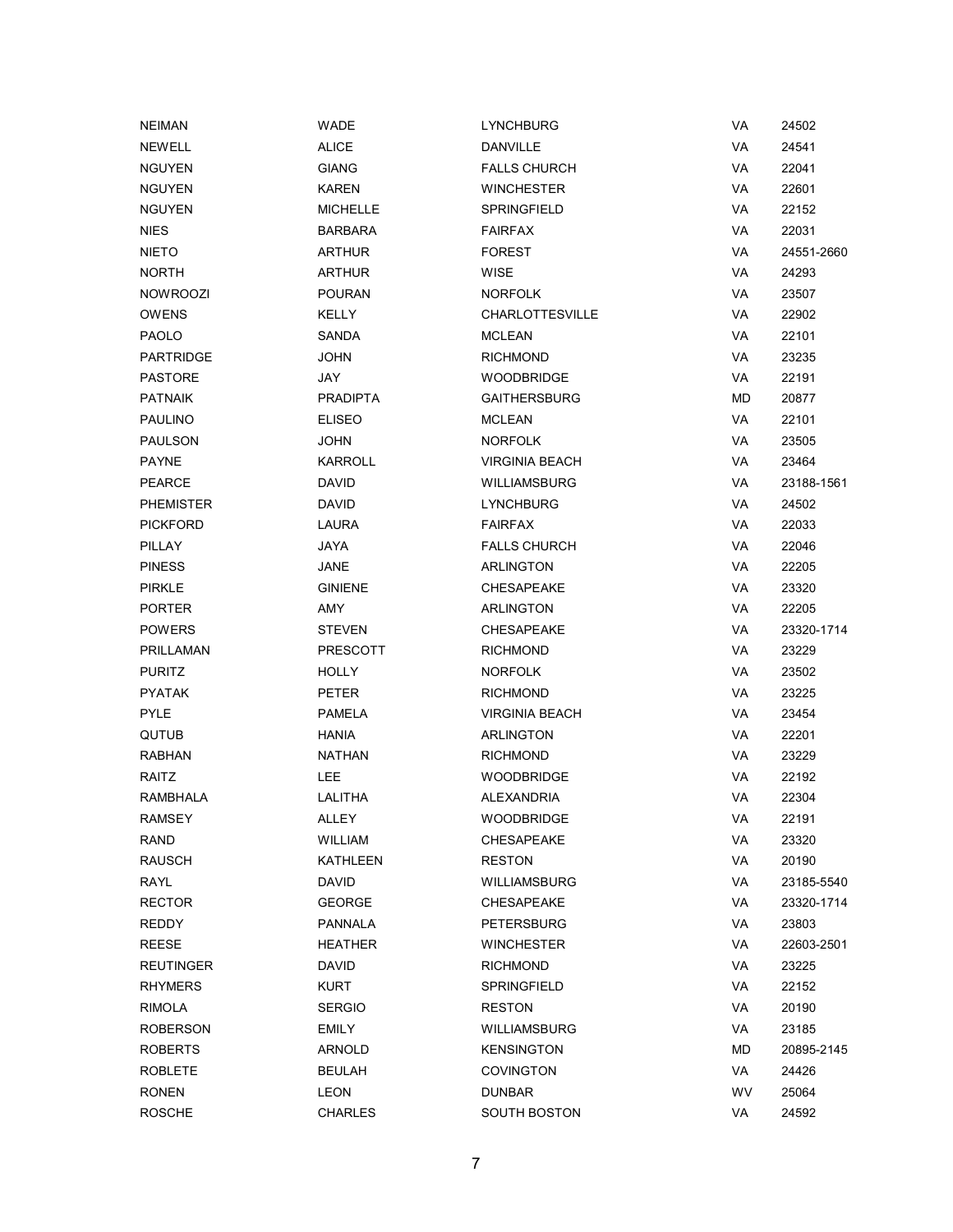| <b>ROSENTHAL</b>  | <b>TAMMY</b>       | <b>VIENNA</b>          | VA | 22181      |
|-------------------|--------------------|------------------------|----|------------|
| <b>ROSSI</b>      | <b>GUSTAVO</b>     | ARLINGTON              | VA | 22205      |
| <b>ROYSTER</b>    | C.                 | <b>FREDERICKSBURG</b>  | VA | 22401      |
| <b>RUELAZ</b>     | <b>EVELYN</b>      | <b>FAIRFAX STATION</b> | VA | 22039      |
| <b>RUETZEL</b>    | <b>CRAIG</b>       | <b>VIRGINIA BEACH</b>  | VA | 23454      |
| SABELLA           | LA                 | <b>MCLEAN</b>          | VA | 22101      |
| <b>SADEK</b>      | <b>MONA</b>        | <b>ROANOKE</b>         | VA | 24018      |
| SALTZMAN          | <b>ANDREW</b>      | <b>BALTIMORE</b>       | МD | 21215      |
| SAUL              | <b>SLATER</b>      | <b>NORFOLK</b>         | VA | 23507      |
| SAYEGH            | <b>SUSIE</b>       | <b>NORFOLK</b>         | VA | 23507-1912 |
| <b>SCHARLOP</b>   | <b>BETH</b>        | <b>WILLIAMSBURG</b>    | VA | 23185      |
| <b>SCHMITT</b>    | <b>THOMAS</b>      | <b>VIENNA</b>          | VA | 22180      |
| <b>SCHULMAN</b>   | JEFFREY            | <b>MCLEAN</b>          | VA | 22101      |
| <b>SEDWICK</b>    | <b>RICHARD</b>     | <b>HARRISONBURG</b>    | VA | 22801      |
| <b>SEIDEL</b>     | <b>AUDREY</b>      | <b>MCLEAN</b>          | VA | 22101      |
| SHEBARO           | <b>ISSAM</b>       | <b>RESTON</b>          | VA | 20190      |
| SHEFFIELD         | <b>SHARON</b>      | <b>FRANKLIN</b>        | VA | 23851-0655 |
| SHIEH             | <b>FRANK</b>       | <b>PETERSBURG</b>      | VA | 23803      |
| SIDHU             | <b>PREETIKA</b>    | <b>FAIRFAX</b>         | VA | 22031      |
| <b>SILAS</b>      | <b>GLEN</b>        | <b>FAIRFAX</b>         | VA | 22031      |
| <b>SINGER</b>     | JERALD             | <b>FAIRFAX</b>         | VA | 22033      |
| <b>SINGH</b>      | <b>SADHNA</b>      | <b>WEST MCLEAN</b>     | VA | 22102-1426 |
| SINGLETON         | <b>STEPHANIE</b>   | <b>NORFOLK</b>         | VA | 23508      |
| <b>SIRI</b>       | <b>CHAKKRIS</b>    | <b>HOPEWELL</b>        | VA | 23860      |
| <b>SIRON</b>      | <b>JUDITH</b>      | <b>CHESAPEAKE</b>      | VA | 23320-1714 |
| <b>SLACKMAN</b>   | ROBERT             | <b>ROANOKE</b>         | VA | 24016      |
| <b>SMITH</b>      | ABBY               | <b>ROANOKE</b>         | VA | 24018      |
| <b>SMITH</b>      | <b>ROBERT</b>      | <b>RICHMOND</b>        | VA | 23225      |
| SOLOS-KOUNTOURIS  | ELENI              | <b>CENTREVILLE</b>     | VA | 20121      |
| <b>SPEYER</b>     | <b>DENITA</b>      | <b>VIENNA</b>          | VA | 22180      |
| <b>STAS</b>       | <b>MICHELLE</b>    | <b>VIENNA</b>          | VA | 22182      |
| <b>STEIN</b>      | <b>TAMARA</b>      | ALEXANDRIA             | VA | 22314      |
| <b>STEWART</b>    | <b>KATHRYN</b>     | <b>LYNCHBURG</b>       | VA | 24502      |
| <b>STOCKSTILL</b> | <b>KURT</b>        | <b>ROANOKE</b>         | VA | 24013      |
| <b>STOKES</b>     | <b>BRENDA</b>      | <b>LYNCHBURG</b>       | VA | 24501      |
| <b>STUBIN</b>     | <b>CHARLES</b>     | <b>SILVER SPRING</b>   | MD | 20910      |
| SWISHER           | <b>ERIC</b>        | <b>ROANOKE</b>         | VA | 24014-1506 |
| TALREJA           | REENA              | <b>VIRGINIA BEACH</b>  | VA | 23454      |
| <b>TCHABO</b>     | <b>JEAN-GILLES</b> | ARLINGTON              | VA | 22205      |
| THANAPORN         | <b>PRASIT</b>      | <b>SOUTH BOSTON</b>    | VA | 24592      |
| THIAGARAJAH       | SIVA               | <b>CHARLOTTESVILLE</b> | VA | 22902      |
| <b>THIBODEAU</b>  | REBECCA            | <b>CHESAPEAKE</b>      | VA | 23321      |
| <b>THOM</b>       | <b>DOUGLAS</b>     | NEWPORT NEWS           | VA | 23602      |
| <b>THOMAS</b>     | <b>SABRINA</b>     | <b>MANASSAS</b>        | VA | 20110      |
| THOMPSON          | JAMES              | <b>ROANOKE</b>         | VA | 24014      |
| THOMPSON          | <b>JENNIFER</b>    | <b>RESTON</b>          | VA | 20194      |
| THOMPSON          | LARRY              | <b>SOUTH HILL</b>      | VA | 23970      |
| <b>THOMPSON</b>   | ROBERT             | <b>FISHERSVILLE</b>    | VA | 22939      |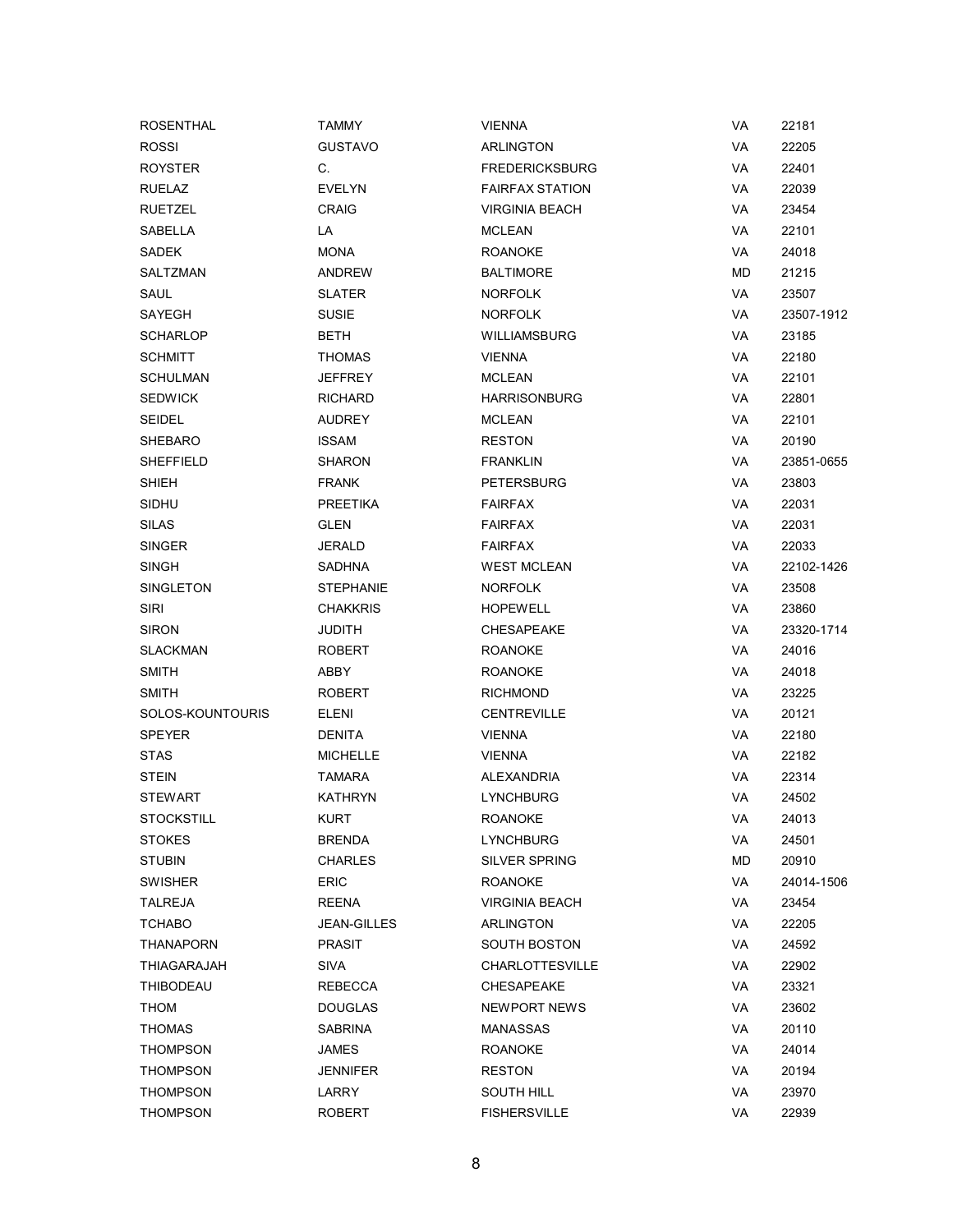| <b>TISSERA</b>          | <b>JOSE</b>      | <b>FAIRFAX</b>          | <b>VA</b> | 22031 |
|-------------------------|------------------|-------------------------|-----------|-------|
| <b>TOMLIN</b>           | <b>HENRY</b>     | <b>PETERSBURG</b>       | <b>VA</b> | 23803 |
| <b>TOMLINSON</b>        | HELEN            | <b>ALEXANDRIA</b>       | <b>VA</b> | 22311 |
| <b>TORRES</b>           | JOSE             | <b>MARTINSVILLE</b>     | <b>VA</b> | 24112 |
| <b>TRETIAK</b>          | <b>MARK</b>      | <b>SILVER SPRING</b>    | MD        | 20902 |
| <b>TROISE</b>           | <b>JOSEPH</b>    | <b>LEXINGTON</b>        | <b>VA</b> | 24450 |
| <b>TUCKEY-LARUS</b>     | <b>CORINNE</b>   | <b>RICHMOND</b>         | <b>VA</b> | 23225 |
| <b>TUDDER</b>           | <b>PAUL</b>      | <b>LEESBURG</b>         | VA        | 20175 |
| <b>TURNER</b>           | <b>BARBARA</b>   | <b>WASHINGTON</b>       | DC        | 20012 |
| UY                      | <b>GREGORIO</b>  | <b>CHESAPEAKE</b>       | VA        | 23320 |
| <b>VANDERBURGH</b>      | <b>ELIZABETH</b> | <b>LYNCHBURG</b>        | <b>VA</b> | 24503 |
| <b>VANICHKACHORN</b>    | <b>ANN</b>       | <b>SOUTH HILL</b>       | <b>VA</b> | 23970 |
| VANNUYEN                | <b>JACKIE</b>    | <b>BETHESDA</b>         | МD        | 20852 |
| <b>VARMA</b>            | <b>SUPRIYA</b>   | <b>GREAT FALLS</b>      | VA        | 22066 |
| VAUGHAN                 | <b>MARY</b>      | <b>NORFOLK</b>          | VA        | 23507 |
| VAUGHAN                 | <b>WARD</b>      | <b>WINCHESTER</b>       | <b>VA</b> | 22601 |
| <b>VECIANA</b>          | <b>MARGARITA</b> | <b>NORFOLK</b>          | <b>VA</b> | 23507 |
| <b>VEST</b>             | GAYLE            | <b>NORTON</b>           | VA        | 24273 |
| VIA                     | JAMES            | <b>NORFOLK</b>          | <b>VA</b> | 23502 |
| <b>VOGEL</b>            | <b>MATTHEW</b>   | <b>KILMARNOCK</b>       | <b>VA</b> | 22482 |
| VU                      | KHOI             | <b>FAIRFAX</b>          | <b>VA</b> | 22033 |
| <b>WADDELL-JIGGETTS</b> | <b>BEVERLY</b>   | <b>WOODBRIDGE</b>       | VA        | 22192 |
| <b>WADE</b>             | <b>KAREN</b>     | <b>WINCHESTER</b>       | VA        | 22601 |
| <b>WAGAR</b>            | <b>DAVID</b>     | <b>YORKTOWN</b>         | <b>VA</b> | 23693 |
| WALSH                   | MARGARET         | <b>COLONIAL HEIGHTS</b> | <b>VA</b> | 23834 |
| WANG                    | <b>LYNN</b>      | <b>ROANOKE</b>          | VA        | 24013 |
| <b>WARD</b>             | <b>PHILLIP</b>   | <b>SOUTH BOSTON</b>     | <b>VA</b> | 24592 |
| <b>WARSOF</b>           | <b>STEVEN</b>    | <b>VIRGINIA BEACH</b>   | <b>VA</b> | 23454 |
| WATERBURY               | <b>REX</b>       | <b>VIRGINIA BEACH</b>   | <b>VA</b> | 23454 |
| <b>WEATHERFORD</b>      | <b>SHANNON</b>   | <b>RICHMOND</b>         | VA        | 23235 |
| <b>WEICHOLD</b>         | <b>KATRIN</b>    | <b>VIENNA</b>           | VA        | 22180 |
| <b>WELTMAN</b>          | <b>ALLYSE</b>    | <b>ALEXANDRIA</b>       | VA        | 22315 |
| <b>WENTWORTH</b>        | <b>JEFFREY</b>   | <b>NORFOLK</b>          | VA        | 23502 |
| WERNER                  | <b>MATTHEW</b>   | ANNAPOLIS               | <b>MD</b> | 21401 |
| WERTHEIM                | RAY              | FAIRFAX                 | VA        | 22033 |
| <b>WESTON</b>           | <b>JAMES</b>     | <b>CHRISTIANSBURG</b>   | VA        | 24073 |
| <b>WHEELER</b>          | THOMAS           | <b>ROANOKE</b>          | VA        | 24018 |
| <b>WHEELOCK</b>         | TRACY            | <b>LYNCHBURG</b>        | VA        | 24502 |
| <b>WHIBLEY</b>          | THERESA          | <b>NORFOLK</b>          | VA        | 23507 |
| <b>WICKER</b>           | <b>DONNA</b>     | <b>FREDERICKSBURG</b>   | VA        | 22401 |
| <b>WILKES</b>           | <b>CHARLES</b>   | <b>NORFOLK</b>          | VA        | 23502 |
| WILLEY                  | <b>JOHN</b>      | <b>WINCHESTER</b>       | VA        | 22601 |
| <b>WILLIAMS</b>         | ANDREA           | ARLINGTON               | VA        | 22205 |
| <b>WILLIAMS</b>         | <b>DAVID</b>     | <b>ROANOKE</b>          | VA        | 24018 |
| <b>WILLIAMS</b>         | VERNEETA         | NEWPORT NEWS            | VA        | 23602 |
| <b>WILLOUGHBY</b>       | <b>MICHAEL</b>   | <b>LEESBURG</b>         | VA        | 20176 |
| <b>WILLS</b>            | <b>THOMAS</b>    | <b>CHARLOTTESVILLE</b>  | VA        | 22901 |
| <b>WILSON</b>           | <b>SIMON</b>     | SPRINGFIELD             | VA        | 22150 |
|                         |                  |                         |           |       |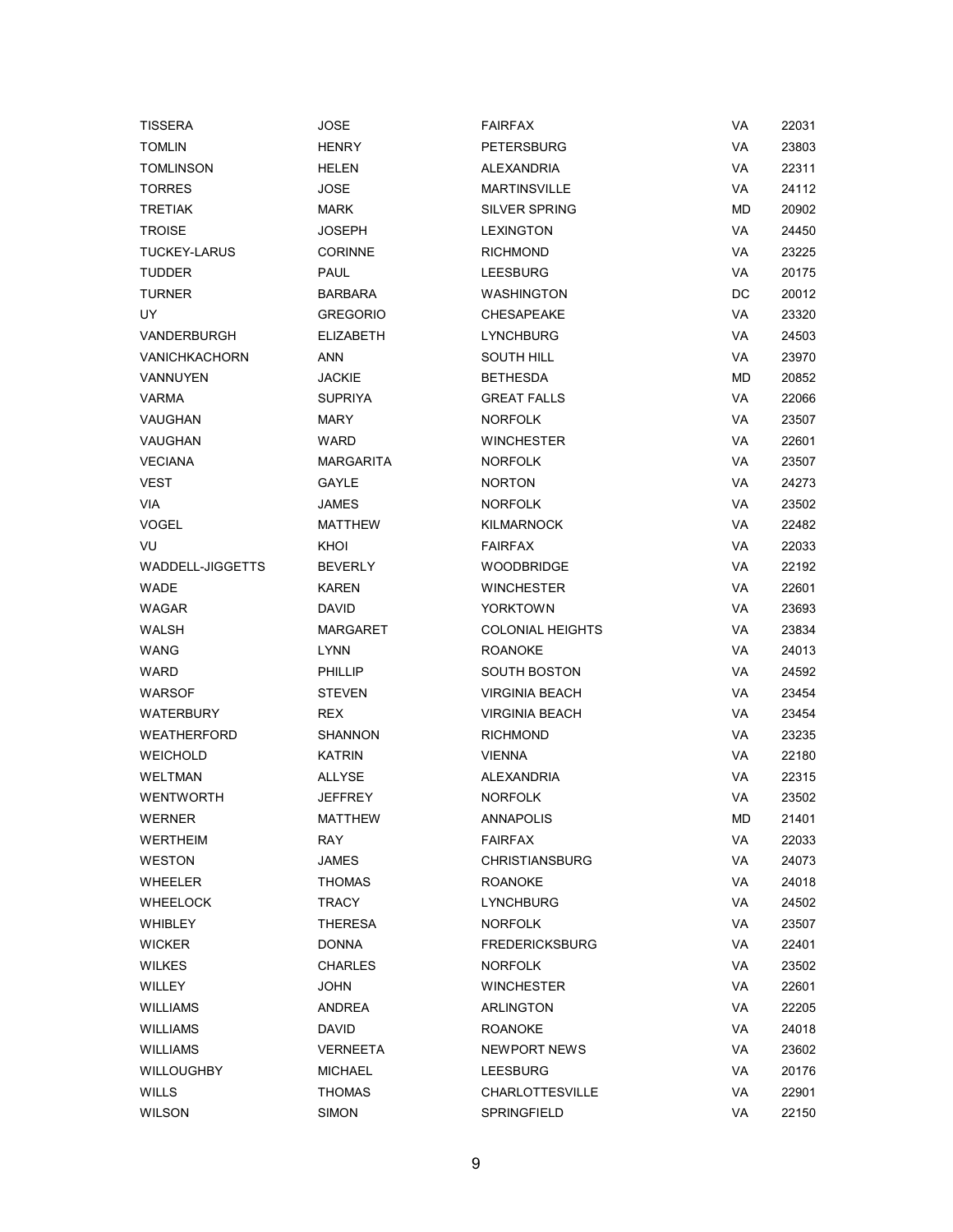| <b>WINTER</b>          | <b>CURTIS</b>   | <b>WINCHESTER</b>     | <b>VA</b> | 22601      |
|------------------------|-----------------|-----------------------|-----------|------------|
| <b>WISGIRDA</b>        | JEAN            | <b>RICHMOND</b>       | <b>VA</b> | 23229      |
| <b>WOESSNER</b>        | <b>WILLIAM</b>  | <b>NEWPORT NEWS</b>   | <b>VA</b> | 23606      |
| <b>WOLCOTT</b>         | <b>HUGH</b>     | <b>NORFOLK</b>        | <b>VA</b> | 23507      |
| <b>WORARATANADHARM</b> | <b>SWAENG</b>   | <b>HOPEWELL</b>       | VA        | 23860      |
| <b>WRIGHT</b>          | TRACY           | <b>VIRGINIA BEACH</b> | <b>VA</b> | 23454      |
| WU                     | <b>EUGENE</b>   | <b>SPARKS</b>         | MD.       | 21152      |
| WULF-GUTIERREZ         | <b>MARIAN</b>   | <b>FALLS CHURCH</b>   | VA.       | 22046      |
| YADAV                  | <b>RAJ</b>      | ELLICOTT CITY         | MD.       | 21043-6078 |
| <b>YEATTS</b>          | <b>STANLEY</b>  | NEWPORT NEWS          | <b>VA</b> | 23606      |
| <b>YOON</b>            | <b>ELEANOR</b>  | <b>WESTMINSTER</b>    | MD.       | 21157      |
| <b>YOUNG</b>           | <b>CAROLYNN</b> | <b>CHESAPEAKE</b>     | <b>VA</b> | 23320      |
| YU                     | <b>STEVE</b>    | <b>GAITHERSBURG</b>   | MD.       | 20877      |
| ZAITA                  | <b>JAMIE</b>    | <b>FAIRFAX</b>        | <b>VA</b> | 22033      |
| <b>ZIBDEH</b>          | <b>ISAM</b>     | <b>NORTON</b>         | VA        | 24273      |

## **Participating Residency Program Physicians**

| <b>Last Name</b> | <b>First Name</b>  | City                   | <b>State</b> | Zip        |
|------------------|--------------------|------------------------|--------------|------------|
| ABDALLAH         | <b>MAZEN</b>       | <b>NEWPORT NEWS</b>    | VA           | 23606      |
| ABDALLAH         | <b>RONY</b>        | <b>WASHINGTON</b>      | <b>DC</b>    | 20037      |
| <b>ADAIR</b>     | <b>GINA</b>        | <b>FRONT ROYAL</b>     | <b>VA</b>    | 22630      |
| <b>AGARWAL</b>   | <b>ASHIMA</b>      | <b>NORFOLK</b>         | <b>VA</b>    | 23507      |
| <b>AIZENBERG</b> | <b>MICHELE</b>     | <b>WASHINGTON</b>      | DC           | 20016      |
| <b>AJAM</b>      | <b>KAMAL</b>       | <b>WASHINGTON</b>      | DC           | 20007      |
| <b>AKAM</b>      | <b>ABUREIDA</b>    | <b>PORTSMOUTH</b>      | <b>VA</b>    | 23707      |
| <b>AKMAL</b>     | <b>NAYEEM</b>      | <b>NORFOLK</b>         | VA           | 23507      |
| AL-KHOZAIE       | <b>LIQAA</b>       | <b>ROANOKE</b>         | VA           | 24033-3367 |
| <b>ALBERS</b>    | <b>JENNIFER</b>    | <b>ROANOKE</b>         | <b>VA</b>    | 24013      |
| <b>AMBROSIO</b>  | <b>ROMEO</b>       | <b>NEWPORT NEWS</b>    | <b>VA</b>    | 23606      |
| <b>AMMERMAN</b>  | <b>JOSHUA</b>      | <b>WASHINGTON</b>      | DC           | 20037      |
| <b>ANDERSON</b>  | <b>NOBLE</b>       | <b>CHARLOTTESVILLE</b> | <b>VA</b>    | 22908      |
| <b>ARRONTE</b>   | <b>NORA</b>        | <b>CHARLOTTESVILLE</b> | <b>VA</b>    | 22908      |
| <b>ASHAI</b>     | <b>AFSHAN</b>      | <b>ROANOKE</b>         | <b>VA</b>    | 24033      |
| <b>AYOUB</b>     | <b>JACK</b>        | <b>WASHINGTON</b>      | <b>DC</b>    | 20037      |
| <b>AZIKIWE</b>   | <b>NDIDI</b>       | <b>ROANOKE</b>         | VA           | 24033      |
| <b>BACHMANN</b>  | <b>GINA</b>        | <b>NEWPORT NEWS</b>    | VA           | 23601      |
| <b>BAILEY</b>    | <b>CHRISTOPHER</b> | <b>RICHMOND</b>        | <b>VA</b>    | 23298-0257 |
| <b>BAJWA</b>     | PREETPAUL          | <b>WASHINGTON</b>      | DC.          | 20009      |
| <b>BAKER</b>     | <b>LATRICIA</b>    | <b>NORFOLK</b>         | <b>VA</b>    | 23507      |
| <b>BAKHSHI</b>   | <b>ELIZABETH</b>   | <b>NORFOLK</b>         | <b>VA</b>    | 23507      |
| <b>BAKHSHI</b>   | <b>RAJA</b>        | <b>NORFOLK</b>         | VA           | 23507      |
| <b>BALLARD</b>   | <b>JONATHAN</b>    | <b>CHARLOTTESVILLE</b> | <b>VA</b>    | 22908      |
| <b>BARTON</b>    | <b>KATHERINE</b>   | <b>ROANOKE</b>         | <b>VA</b>    | 24033      |
| <b>BASCO</b>     | <b>THOMAS</b>      | <b>PORTSMOUTH</b>      | VA           | 23704      |
| <b>BAZIL</b>     | <b>MEGAN</b>       | <b>NORFOLK</b>         | <b>VA</b>    | 23507      |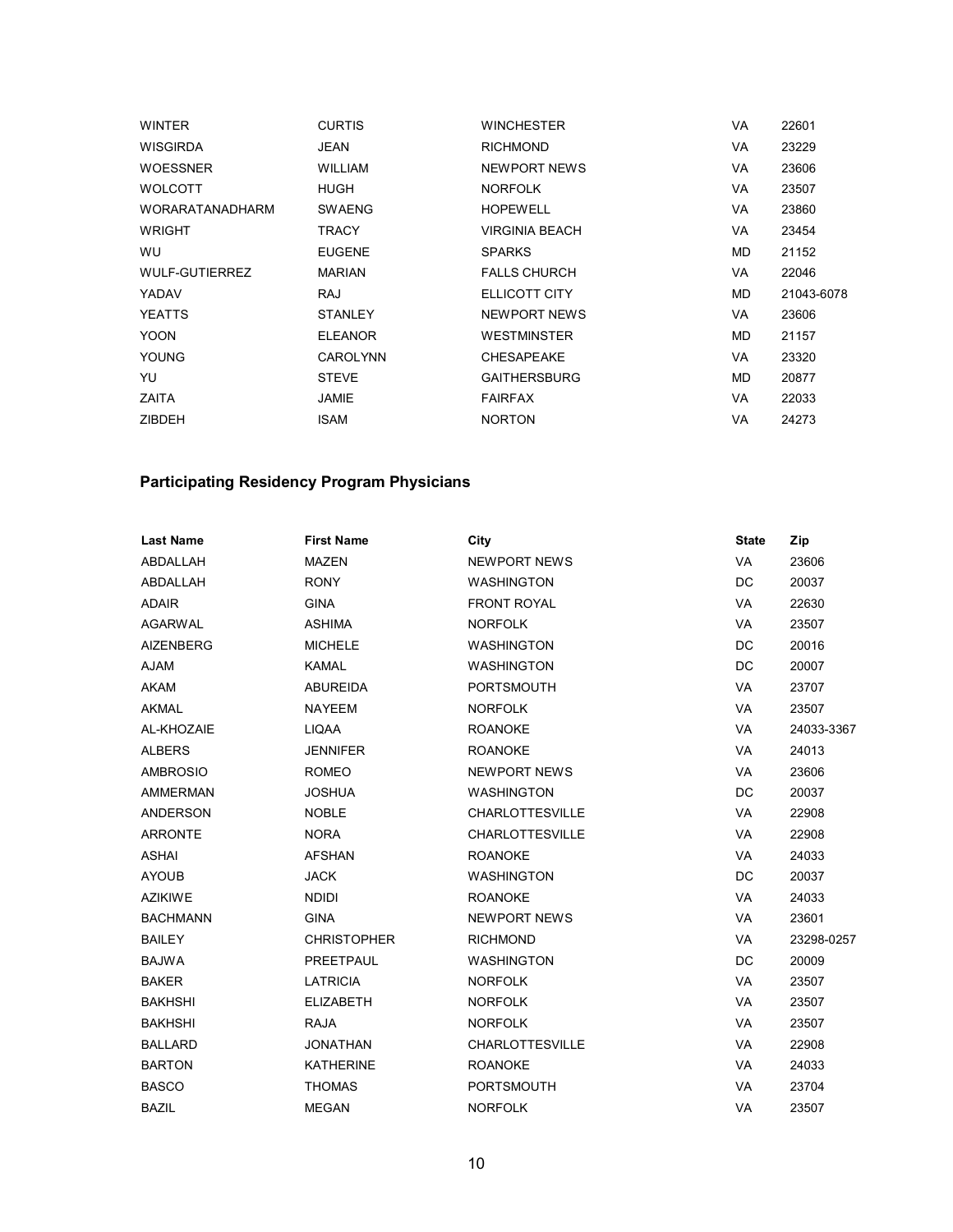| <b>BEACH</b>        | MACHELL            | <b>NEWPORT NEWS</b>    | VA | 23601      |
|---------------------|--------------------|------------------------|----|------------|
| <b>BELLUM</b>       | VENUGOPAL          | <b>NORFOLK</b>         | VA | 23507      |
| <b>BELSKY</b>       | <b>CORINNE</b>     | <b>ROANOKE</b>         | VA | 24033      |
| <b>BERHANU</b>      | KABAYE             | <b>CHESAPEAKE</b>      | VA | 23320      |
| <b>BHANDARI</b>     | <b>ARVIN</b>       | <b>ROANOKE</b>         | VA | 24033      |
| <b>BLACK</b>        | STEVEN             | <b>ROANOKE</b>         | VA | 24033      |
| <b>BLACKETT</b>     | ANNE               | <b>ROANOKE</b>         | VA | 24013      |
| <b>BLANCHARD</b>    | <b>JEFFREY</b>     | NEWPORT NEWS           | VA | 23601      |
| <b>BLATCHFORD</b>   | <b>PATRICK</b>     | <b>ROANOKE</b>         | VA | 24014      |
| BOBB                | ALAN               | <b>RICHMOND</b>        | VA | 23298-0257 |
| <b>BOCCA</b>        | SILVINA            | <b>VIRGINIA BEACH</b>  | VA | 23455      |
| <b>BOERSMA</b>      | CAROL              | <b>CHARLOTTESVILLE</b> | VA | 22908      |
| <b>BOHNENKAMP</b>   | MARTIN             | <b>NORFOLK</b>         | VA | 23507      |
| <b>BOSHRA</b>       | SOHEIR             | <b>ROANOKE</b>         | VA | 24033      |
| <b>BRASHEAR</b>     | SUSAN              | <b>NORFOLK</b>         | VA | 23501      |
| <b>BRENZIE</b>      | MARK               | <b>TIMONIUM</b>        | MD | 21093      |
| <b>BROWN</b>        | JOSEPH             | <b>ROANOKE</b>         | VA | 24033-3367 |
| <b>BRUXVOORT</b>    | SANDRA             | <b>NORFOLK</b>         | VA | 23507      |
| <b>BURNEY</b>       | NITASHA            | <b>NORFOLK</b>         | VA | 23507      |
| <b>BURNHAM</b>      | SHARON             | <b>SUFFOLK</b>         | VA | 23435      |
| BUZY                | JOEL               | <b>SILVER SPRING</b>   | MD | 20902      |
| <b>CABRERA</b>      | RAFAEL             | <b>CHESAPEAKE</b>      | VA | 23321      |
| CAIN                | <b>REBECCA</b>     | <b>RICHMOND</b>        | VA | 23298-0257 |
| CALLAHAN            | <b>MEGAN</b>       | <b>CHARLOTTESVILLE</b> | VA | 22908-0136 |
| CAMERON             | <b>BRIAN</b>       | <b>MECHANICSVILLE</b>  | VA | 23111      |
| <b>CAMPBELL</b>     | AMY                | <b>NEWPORT NEWS</b>    | VA | 23601      |
| CARLSON             | SHELLY             | <b>CHARLOTTESVILLE</b> | VA | 22908      |
| <b>CARPENTER</b>    | <b>ROBIN</b>       | <b>ROANOKE</b>         | VA | 24014      |
| CARTER              | <b>EBONI</b>       | <b>NORFOLK</b>         | VA | 23507      |
| <b>CARTER</b>       | FALANA             | <b>NORFOLK</b>         | VA | 23507      |
| <b>CASSIDY</b>      | <b>MEGAN</b>       | <b>CHARLOTTESVILLE</b> | VA | 22908-0136 |
| <b>CAVALARIS</b>    | JOY                | <b>WASHINGTON</b>      | DC | 20037      |
| <b>CELINSKI</b>     | <b>SCOTT</b>       | <b>WASHINGTON</b>      | DC | 20037      |
| <b>CERTAIN</b>      | <b>HEATHER</b>     | <b>RICHMOND</b>        | VA | 23298-0257 |
| CHAI                | SHIRLEY            | NEWPORT NEWS           | VA | 23606      |
| <b>CHANDLER</b>     | CHRISTINA          | <b>CHARLOTTESVILLE</b> | VA | 22908      |
| <b>CHANG</b>        | <b>CHRISTOPHER</b> | <b>ROANOKE</b>         | VA | 24014      |
| CHAO                | <b>CECILIA</b>     | <b>WASHINGTON</b>      | DC | 20007      |
| <b>CHAREN</b>       | JONATHAN           | <b>MCLEAN</b>          | VA | 22102      |
| <b>CHEONG</b>       | HUI                | <b>ROANOKE</b>         | VA | 24014      |
| <b>CHERRY</b>       | JILL               | <b>NORFOLK</b>         | VA | 23507      |
| <b>CHISUM-PRICE</b> | AMANDA             | <b>ROANOKE</b>         | VA | 24033-3367 |
| <b>CHIU</b>         | KOU-WEI            | NEWPORT NEWS           | VA | 23601      |
| <b>CHOUNG</b>       | <b>EDWARD</b>      | <b>NORFOLK</b>         | VA | 23507      |
| <b>CIANCIOLO</b>    | MATTHEW            | NEWPORT NEWS           | VA | 23601      |
| <b>CLAREY</b>       | MARY               | <b>NORFOLK</b>         | VA | 23507      |
| <b>CLARKE</b>       | SHELBY             | <b>CHESAPEAKE</b>      | VA | 23320      |
| <b>CLOSSHEY</b>     | <b>WENDY</b>       | <b>CHARLOTTESVILLE</b> | VA | 22908      |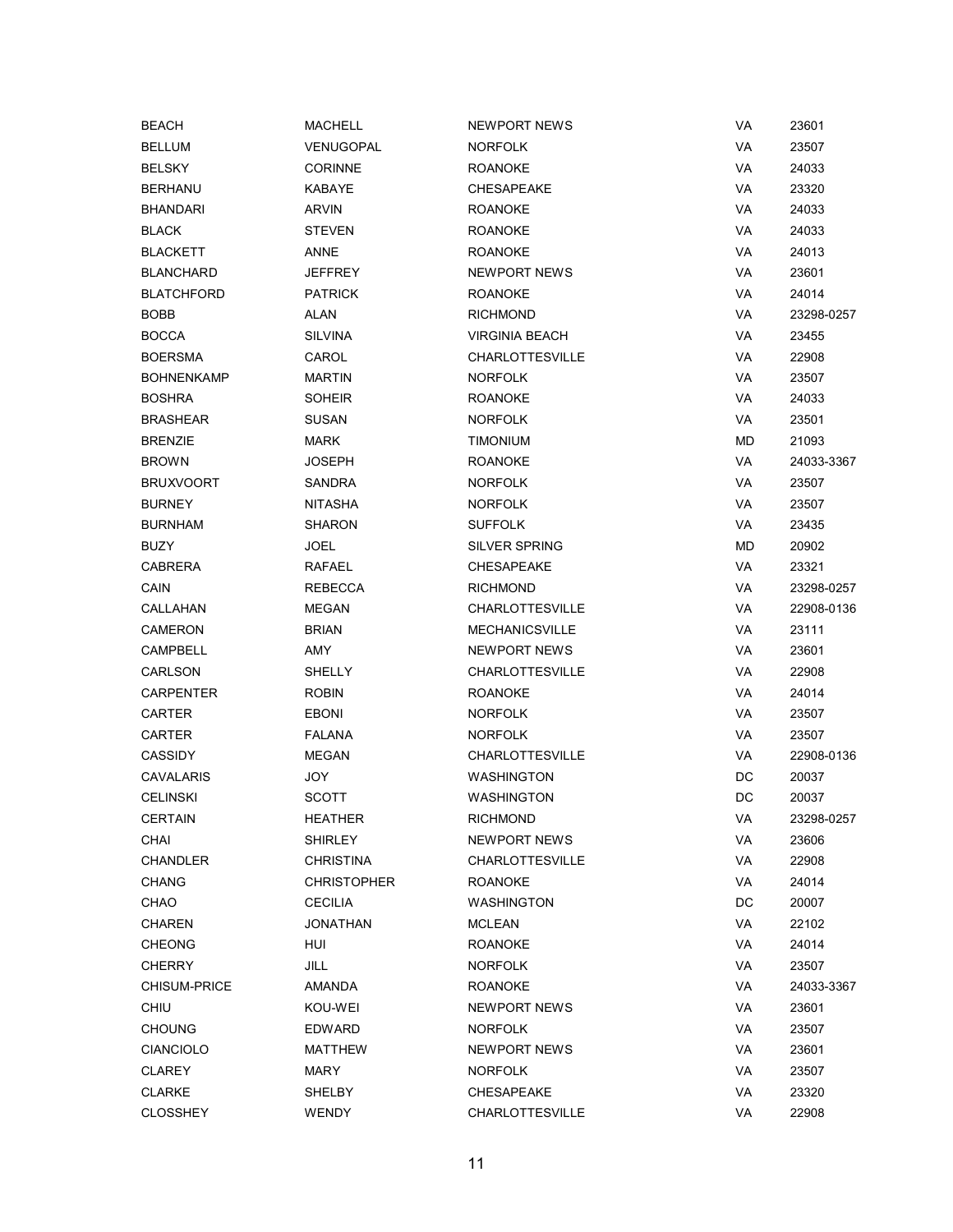| <b>COLEMAN</b>     | <b>CARRIE</b>      | <b>RICHMOND</b>        | VA        | 23298-0257 |
|--------------------|--------------------|------------------------|-----------|------------|
| COLEMAN-HENDERSON  | KIMBERLEE          | <b>NORFOLK</b>         | VA        | 23507      |
| <b>COLING</b>      | <b>WENDY</b>       | <b>SUFFOLK</b>         | VA        | 23435      |
| COOK               | ADAM               | <b>MIDLOTHIAN</b>      | <b>VA</b> | 23112      |
| <b>COOLEY</b>      | AMY                | <b>CHARLOTTESVILLE</b> | VA        | 22908      |
| <b>COOPER</b>      | <b>TYLER</b>       | NEWPORT NEWS           | VA        | 23601      |
| <b>COURDY</b>      | <b>RYAN</b>        | <b>ROANOKE</b>         | VA        | 24033-3367 |
| COX                | <b>DANIEL</b>      | <b>ROANOKE</b>         | VA        | 24033      |
| COX                | KHALILAH           | <b>NORFOLK</b>         | VA        | 23507      |
| <b>CRAGO</b>       | AIMEE              | WASHINGTON             | DC        | 20007      |
| <b>CRAWFORD</b>    | <b>ROBERT</b>      | <b>BRISTOL</b>         | TN        | 37620      |
| CRUZ               | <b>ZELDA</b>       | <b>NORFOLK</b>         | VA        | 23507      |
| <b>CUTE</b>        | <b>DAVID</b>       | <b>SILVER SPRING</b>   | MD        | 20910-6306 |
| <b>DANDEKAR</b>    | MEENAL             | NEWPORT NEWS           | VA        | 23601      |
| <b>DEAN</b>        | JENNIFER           | <b>CHARLOTTESVILLE</b> | VA        | 22908      |
| <b>DEARNLEY</b>    | <b>DAYNELLE</b>    | <b>CHARLOTTESVILLE</b> | VA        | 22901      |
| <b>DECHERT</b>     | <b>TRACEY</b>      | <b>RICHMOND</b>        | VA        | 23298-0257 |
| <b>DELANOY</b>     | ANNE               | <b>FRONT ROYAL</b>     | VA        | 22630      |
| <b>DELGADO</b>     | <b>MELISSA</b>     | <b>NEWPORT NEWS</b>    | VA        | 23601      |
| <b>DHAMODHARAN</b> | ANJANI             | <b>ROANOKE</b>         | <b>VA</b> | 24033      |
| DHILLON            | <b>KIRANJIT</b>    | <b>NORFOLK</b>         | VA        | 23507      |
| <b>DIAZ</b>        | <b>SUMAC</b>       | <b>HAMPTON</b>         | VA        | 23663      |
| <b>DICKSON</b>     | <b>JANA</b>        | <b>ROANOKE</b>         | VA        | 24013      |
| <b>DOAN</b>        | <b>BERNICE</b>     | <b>MIDLOTHIAN</b>      | VA        | 23114-3254 |
| <b>DOAN</b>        | <b>CUONG</b>       | <b>MIDLOTHIAN</b>      | VA        | 23114      |
| <b>DONEYHUE</b>    | <b>WENDY</b>       | <b>NORFOLK</b>         | VA        | 23507      |
| <b>DONMOYER</b>    | <b>LORREN</b>      | <b>NORFOLK</b>         | VA        | 23507      |
| <b>DOUMIT</b>      | <b>JOSEPH</b>      | <b>ROANOKE</b>         | <b>VA</b> | 24033      |
| <b>DOWD</b>        | <b>CHRISTOPHER</b> | <b>NORFOLK</b>         | VA        | 23507      |
| <b>DREWES</b>      | ADAM               | <b>NORFOLK</b>         | VA        | 23507      |
| <b>DURAN</b>       | <b>EYUP</b>        | <b>NORFOLK</b>         | VA        | 23507      |
| <b>EID</b>         | <b>MARIAM</b>      | <b>NEWPORT NEWS</b>    | VA        | 23601      |
| <b>EISNER</b>      | JODI               | <b>CHARLOTTESVILLE</b> | VA        | 22903      |
| ELANGOVAN          | ANITA              | NORFOLK                | VA        | 23507      |
| <b>ELLIOTT</b>     | <b>JOHN</b>        | NEWPORT NEWS           | VA        | 23601      |
| <b>ELLIOTT</b>     | JOY                | NEWPORT NEWS           | VA        | 23601      |
| EUSEBIO-ORDONEZ    | <b>ALICE</b>       | <b>NORFOLK</b>         | VA        | 23507      |
| <b>EVANS</b>       | JAMES              | ARLINGTON              | VA        | 22209      |
| <b>EVANS</b>       | S.                 | <b>CHARLOTTESVILLE</b> | VA        | 22908      |
| <b>EVERETT</b>     | <b>ELISE</b>       | <b>CHARLOTTESVILLE</b> | VA        | 22908-0712 |
| <b>FAIR</b>        | <b>ELIZABETH</b>   | <b>NORFOLK</b>         | VA        | 23507      |
| <b>FANG</b>        | <b>DAVID</b>       | <b>CHARLOTTESVILLE</b> | VA        | 22908      |
| FARABAUGH          | DANA               | <b>NORFOLK</b>         | VA        | 23507      |
| <b>FLETCHER</b>    | <b>TERRY</b>       | <b>NORFOLK</b>         | VA        | 23507      |
| <b>FLUKINGER</b>   | JULIA              | NEWPORT NEWS           | VA        | 23601-1976 |
| <b>FLUKINGER</b>   | <b>THOMAS</b>      | ROCHESTER              | WA        | 98579      |
| <b>FOWLER</b>      | <b>MICHAEL</b>     | <b>RICHMOND</b>        | VA        | 23298      |
| <b>FOXHAVEN</b>    | <b>MALINDA</b>     | <b>MC LEAN</b>         | VA        | 22102      |
|                    |                    |                        |           |            |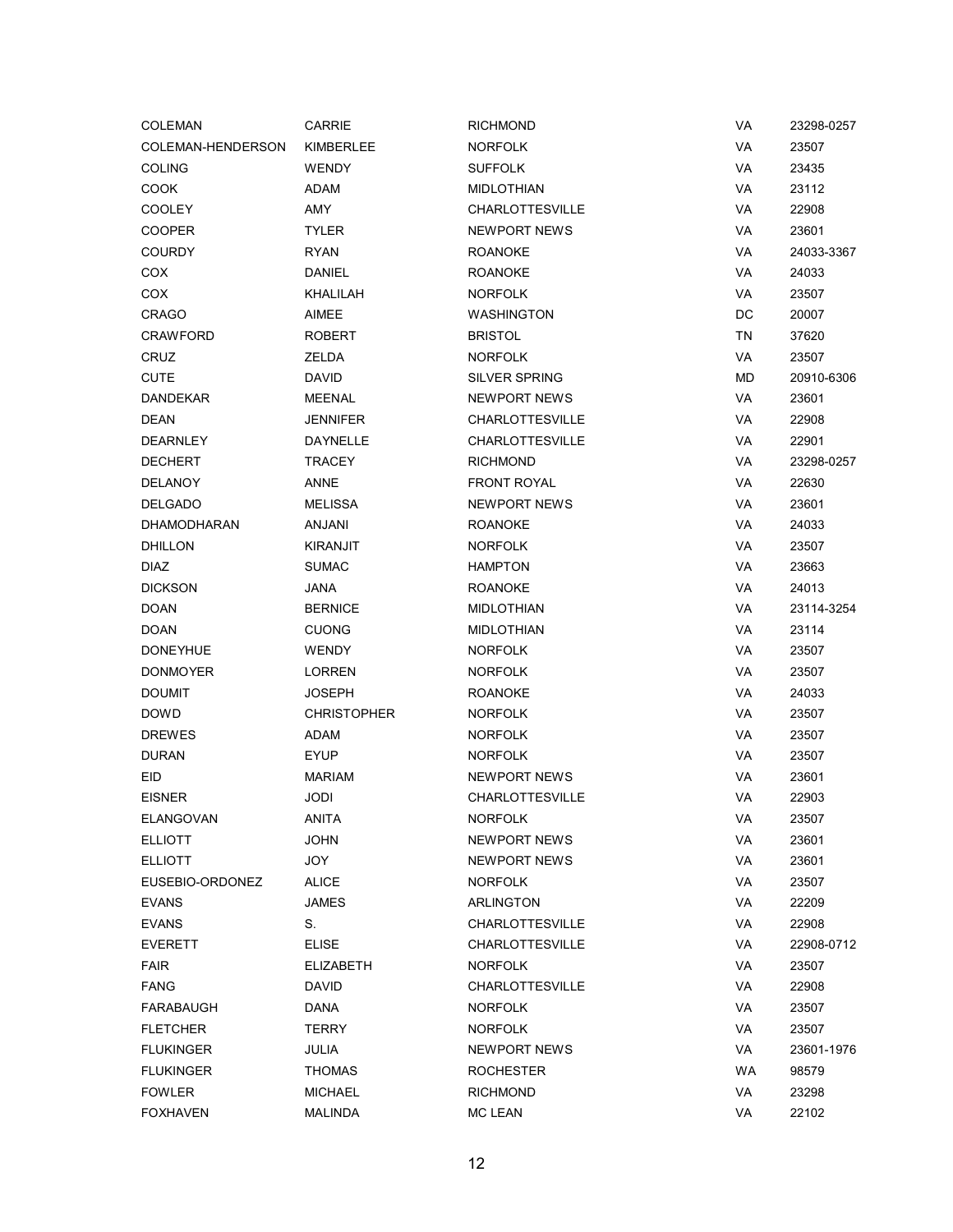| <b>FRANKEL</b>      | <b>JASON</b>     | <b>RICHMOND</b>        | <b>VA</b> | 23298-0257 |
|---------------------|------------------|------------------------|-----------|------------|
| <b>FRENCH</b>       | <b>AMY</b>       | <b>CHARLOTTESVILLE</b> | <b>VA</b> | 22908      |
| <b>FULLER</b>       | <b>BRIAN</b>     | <b>NORFOLK</b>         | VA        | 23507      |
| <b>GABRIEL</b>      | <b>AMY</b>       | <b>NEWPORT NEWS</b>    | VA        | 23601      |
| <b>GAHN</b>         | <b>GINA</b>      | <b>ALEXANDRIA</b>      | VA        | 22312      |
| <b>GALGANO</b>      | <b>KIMBERLY</b>  | <b>CHARLOTTESVILLE</b> | <b>VA</b> | 22908      |
| GALL                | <b>ELIZABETH</b> | <b>CHESAPEAKE</b>      | VA        | 23320      |
| <b>GARCIA</b>       | <b>MARIA</b>     | <b>NEWPORT NEWS</b>    | VA        | 23601      |
| <b>GARG</b>         | AMIT             | <b>NORFOLK</b>         | VA        | 23507      |
| <b>GEORGIOU</b>     | KIM              | <b>CHARLOTTESVILLE</b> | VA        | 22901      |
| <b>GHARAIBEH</b>    | <b>ALMUTEZ</b>   | WASHINGTON             | DC        | 20010      |
| <b>GIBSON</b>       | <b>MARK</b>      | <b>NEWPORT NEWS</b>    | VA        | 23601      |
| <b>GIBSON</b>       | <b>MATTHEW</b>   | FAIRFAX                | VA        | 22033      |
| <b>GIESE</b>        | <b>MATTHEW</b>   | <b>CHARLOTTESVILLE</b> | <b>VA</b> | 22908      |
| <b>GILLMAN</b>      | <b>NICOLE</b>    | <b>NORFOLK</b>         | VA        | 23507      |
| <b>GORCZYNSKI</b>   | <b>MELISSA</b>   | <b>NORFOLK</b>         | VA        | 23507      |
| <b>GORDON</b>       | <b>DEMETRIA</b>  | <b>CHARLOTTESVILLE</b> | VA        | 22908      |
| <b>GORDON</b>       | KAROL            | <b>ROANOKE</b>         | VA        | 24017-2500 |
| GOSS                | KEITH            | <b>VIENNA</b>          | <b>VA</b> | 22180      |
| GOZZO               | <b>YEISID</b>    | <b>NORFOLK</b>         | <b>VA</b> | 23507      |
| <b>GRANADA</b>      | <b>MARK</b>      | <b>ALEXANDRIA</b>      | VA        | 22302      |
| <b>GRANGER</b>      | <b>STEVEN</b>    | <b>NORFOLK</b>         | VA        | 23507      |
| <b>GREENE</b>       | JONATHAN         | <b>BRISTOL</b>         | TN        | 37620      |
| <b>GREGG-KAMATH</b> | <b>VANESSA</b>   | <b>CHARLOTTESVILLE</b> | VA        | 22908      |
| <b>GREWAL</b>       | <b>HARLEEN</b>   | <b>ROANOKE</b>         | VA        | 24033-3357 |
| <b>GROBLEWSKI</b>   | JAN              | WASHINGTON             | DC        | 20007      |
| <b>GUH</b>          | <b>ALICE</b>     | <b>ARLINGTON</b>       | VA        | 22202      |
| <b>GURAY</b>        | <b>EUGENIA</b>   | <b>CHARLOTTESVILLE</b> | <b>VA</b> | 22908      |
| <b>HABLY</b>        | <b>MOUNIRA</b>   | <b>NEWPORT NEWS</b>    | VA        | 23601      |
| <b>HACKER</b>       | ANKE             | <b>NORFOLK</b>         | VA        | 23507      |
| <b>HAFFIZULLA</b>   | <b>HOPE</b>      | <b>ROANOKE</b>         | VA        | 24017-2500 |
| <b>HALL</b>         | <b>CHARLES</b>   | <b>NEWPORT NEWS</b>    | VA        | 23601      |
| <b>HAN</b>          | <b>TIMOTHY</b>   | <b>NEWPORT NEWS</b>    | VA        | 23601      |
| <b>HANNA</b>        | AMY              | <b>ROANOKE</b>         | VA        | 24014      |
| <b>HANNA</b>        | <b>SUZANNE</b>   | ROANOKE                | VA        | 24018      |
| <b>HAQUE</b>        | MAHMUDUL         | <b>RICHMOND</b>        | VA        | 23298-0257 |
| <b>HARDING</b>      | <b>JOHN</b>      | <b>ROANOKE</b>         | VA        | 24013      |
| <b>HARNICK</b>      | <b>JOEL</b>      | <b>FALLS CHURCH</b>    | VA        | 22042-3300 |
| <b>HASAN</b>        | <b>OMAR</b>      | ROANOKE                | VA        | 24033-3367 |
| <b>HATTEN</b>       | <b>KATINA</b>    | <b>ALEXANDRIA</b>      | VA        | 22311      |
| <b>HENDERSON</b>    | <b>TRICIA</b>    | <b>WASHINGTON</b>      | DC        | 20037      |
| <b>HENDRICKS</b>    | <b>GLENNA</b>    | <b>RICHMOND</b>        | VA        | 23228      |
| <b>HIBSHMAN</b>     | <b>KRISTINA</b>  | WASHINGTON             | DC        | 20037      |
| HIJAZ               | <b>TAREK</b>     | <b>RICHMOND</b>        | VA        | 23298-0257 |
| <b>HILL</b>         | <b>MONTE</b>     | NEW BERN               | <b>NC</b> | 28560      |
| <b>HOGAN</b>        | <b>NICHOLAS</b>  | <b>NORFOLK</b>         | VA        | 23507      |
| <b>HOLLINGWORTH</b> | ALEXZANDRA       | ROANOKE                | VA        | 24033      |
| <b>HOLMBERG</b>     | <b>DANIEL</b>    | <b>NEWPORT NEWS</b>    | VA        | 23601      |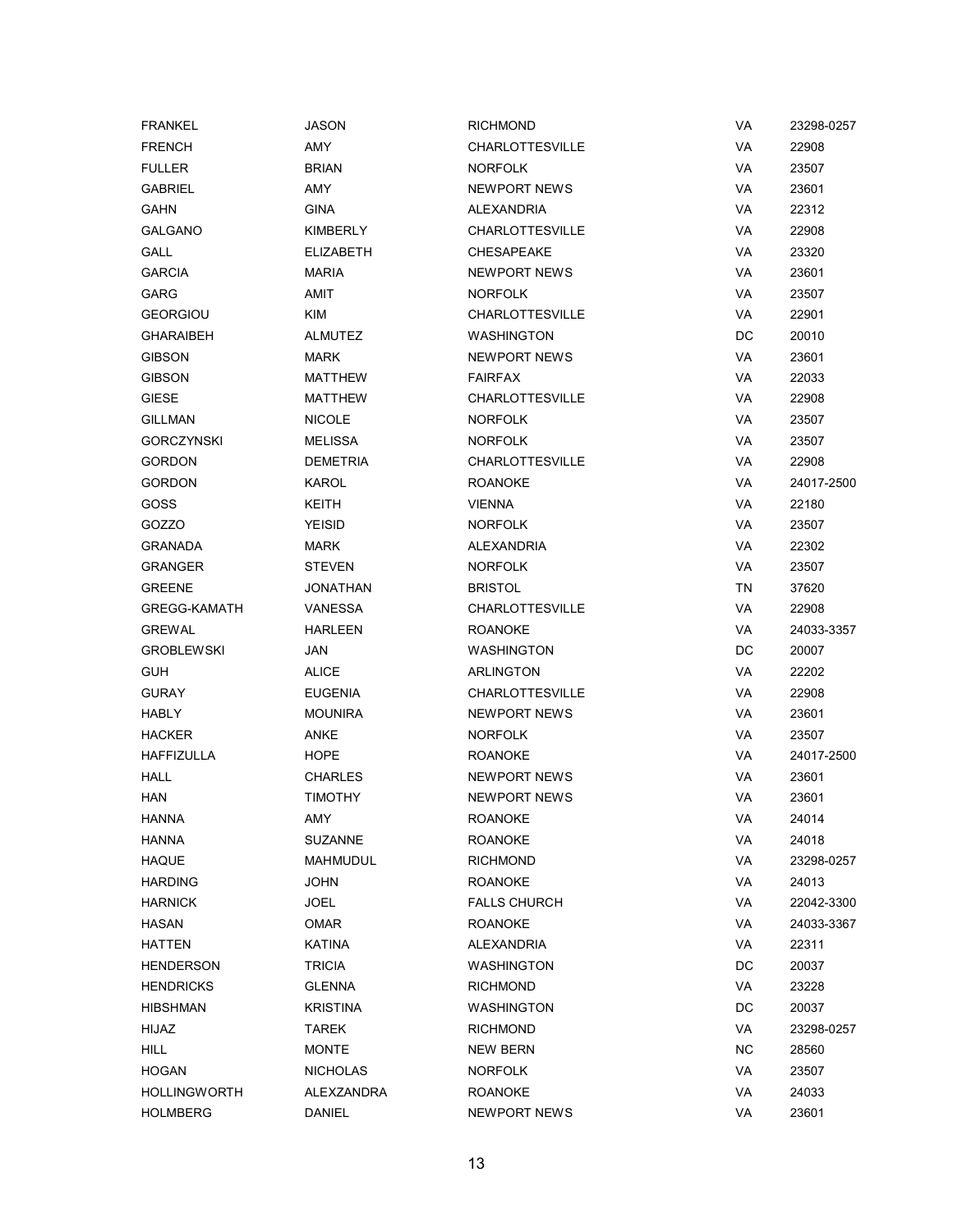| <b>HORTON</b>     | <b>JENNIFER</b>  | <b>CHARLOTTESVILLE</b> | VA | 22908      |
|-------------------|------------------|------------------------|----|------------|
| HOU               | <b>ANDREW</b>    | <b>RICHMOND</b>        | VA | 23298-0257 |
| HU                | <b>DANIEL</b>    | <b>CHARLOTTESVILLE</b> | VA | 22908      |
| <b>HULL</b>       | <b>JASON</b>     | <b>RICHMOND</b>        | VA | 23298-0257 |
| <b>HUQ</b>        | <b>ASHRAFUL</b>  | <b>CHARLOTTESVILLE</b> | VA | 22908      |
| <b>IDOWU</b>      | <b>MICHAEL</b>   | <b>RICHMOND</b>        | VA | 23298-0257 |
| <b>IYER</b>       | SOWMYA           | <b>YORKTOWN</b>        | VA | 23693      |
| <b>JAFRI</b>      | <b>OBAID</b>     | <b>NORFOLK</b>         | VA | 23507      |
| <b>JARRELL</b>    | <b>STUART</b>    | <b>ARLINGTON</b>       | VA | 22209      |
| <b>JEGES</b>      | <b>JANOS</b>     | WASHINGTON             | DC | 20008-4801 |
| <b>JEWELL</b>     | <b>NOEL</b>      | <b>ROANOKE</b>         | VA | 24033-3367 |
| <b>JOBANPUTRA</b> | <b>SMITA</b>     | <b>NORFOLK</b>         | VA | 23507      |
| <b>JOHNSON</b>    | <b>SHONNA</b>    | NEWPORT NEWS           | VA | 23601      |
| <b>JONES</b>      | <b>JENNIFER</b>  | <b>WASHINGTON</b>      | DC | 20037      |
| <b>JONES</b>      | <b>KAREN</b>     | <b>NORFOLK</b>         | VA | 23507      |
| <b>JONES</b>      | <b>SAMUEL</b>    | <b>HAMPTON</b>         | VA | 23666      |
| <b>JONES</b>      | <b>TAMARA</b>    | <b>NORFOLK</b>         | VA | 23507      |
| KAELBERER         | <b>DANIEL</b>    | CHARLOTTESVILLE        | VA | 22908      |
| <b>KALAFAT</b>    | <b>NACIYE</b>    | <b>ROANOKE</b>         | VA | 24033      |
| <b>KANSAGRA</b>   | AMY              | <b>RICHMOND</b>        | VA | 23298-0257 |
| <b>KANSAL</b>     | <b>NEIL</b>      | ALEXANDRIA             | VA | 22304      |
| <b>KARALIS</b>    | HELEN            | <b>NORFOLK</b>         | VA | 23507      |
| <b>KARJANE</b>    | <b>NICOLE</b>    | <b>RICHMOND</b>        | VA | 23298-0257 |
| <b>KASHMER</b>    | <b>DAVID</b>     | <b>ROANOKE</b>         | VA | 24033-3367 |
| <b>KELLER</b>     | <b>JENNIFER</b>  | <b>WASHINGTON</b>      | DC | 20037      |
| <b>KELLER</b>     | <b>KRISTY</b>    | <b>CHARLOTTESVILLE</b> | VA | 22908      |
| <b>KELLOGG</b>    | LAURA            | <b>NORFOLK</b>         | VA | 23507      |
| <b>KHAN</b>       | <b>KANWAL</b>    | <b>NORFOLK</b>         | VA | 23507      |
| <b>KHOKHAR</b>    | <b>BELAL</b>     | <b>ROANOKE</b>         | VA | 24014      |
| <b>KNUST</b>      | <b>LISA</b>      | <b>NEWPORT NEWS</b>    | VA | 23601      |
| <b>KRUPKA</b>     | <b>LISA</b>      | <b>ROANOKE</b>         | VA | 24033      |
| LAMARQUE          | <b>LESLY</b>     | <b>WASHINGTON</b>      | DC | 20037      |
| LANDRY            | <b>SUSAN</b>     | <b>NORFOLK</b>         | VA | 23507      |
| LATIF             | <b>JAWAID</b>    | <b>ROANOKE</b>         | VA | 24033      |
| <b>LEE</b>        | <b>RACHEL</b>    | <b>NORFOLK</b>         | VA | 23507      |
| LEE               | <b>SUSAN</b>     | <b>ROANOKE</b>         | VA | 24014      |
| <b>LEE</b>        | <b>VONETTA</b>   | <b>NEWPORT NEWS</b>    | VA | 23601      |
| LEILABADI         | <b>SHAHRIYAR</b> | <b>CHARLOTTESVILLE</b> | VA | 22908      |
| <b>LEPSCH</b>     | <b>MARK</b>      | <b>CHARLOTTESVILLE</b> | VA | 22908      |
| <b>LEVINSON</b>   | <b>MICHAEL</b>   | <b>WASHINGTON</b>      | DC | 20037      |
| LIAO              | <b>DAVID</b>     | <b>NEWPORT NEWS</b>    | VA | 23606      |
| LIKHACHEVA        | OLGA             | <b>NORFOLK</b>         | VA | 23507      |
| LIN               | <b>DANIEL</b>    | <b>RICHMOND</b>        | VA | 23298-0257 |
| <b>LIZARDO</b>    | <b>RANDOLPH</b>  | <b>WASHINGTON</b>      | DC | 20006      |
| <b>LOCKHART</b>   | <b>ESTES</b>     | <b>ROANOKE</b>         | VA | 24033      |
| LOIACONO          | <b>ANDREW</b>    | <b>VIRGINIA BEACH</b>  | VA | 23455      |
| <b>LOLAK</b>      | <b>SERMSAK</b>   | <b>WASHINGTON</b>      | DC | 20037      |
| <b>LYONS</b>      | <b>LISA</b>      | <b>NORFOLK</b>         | VA | 23507      |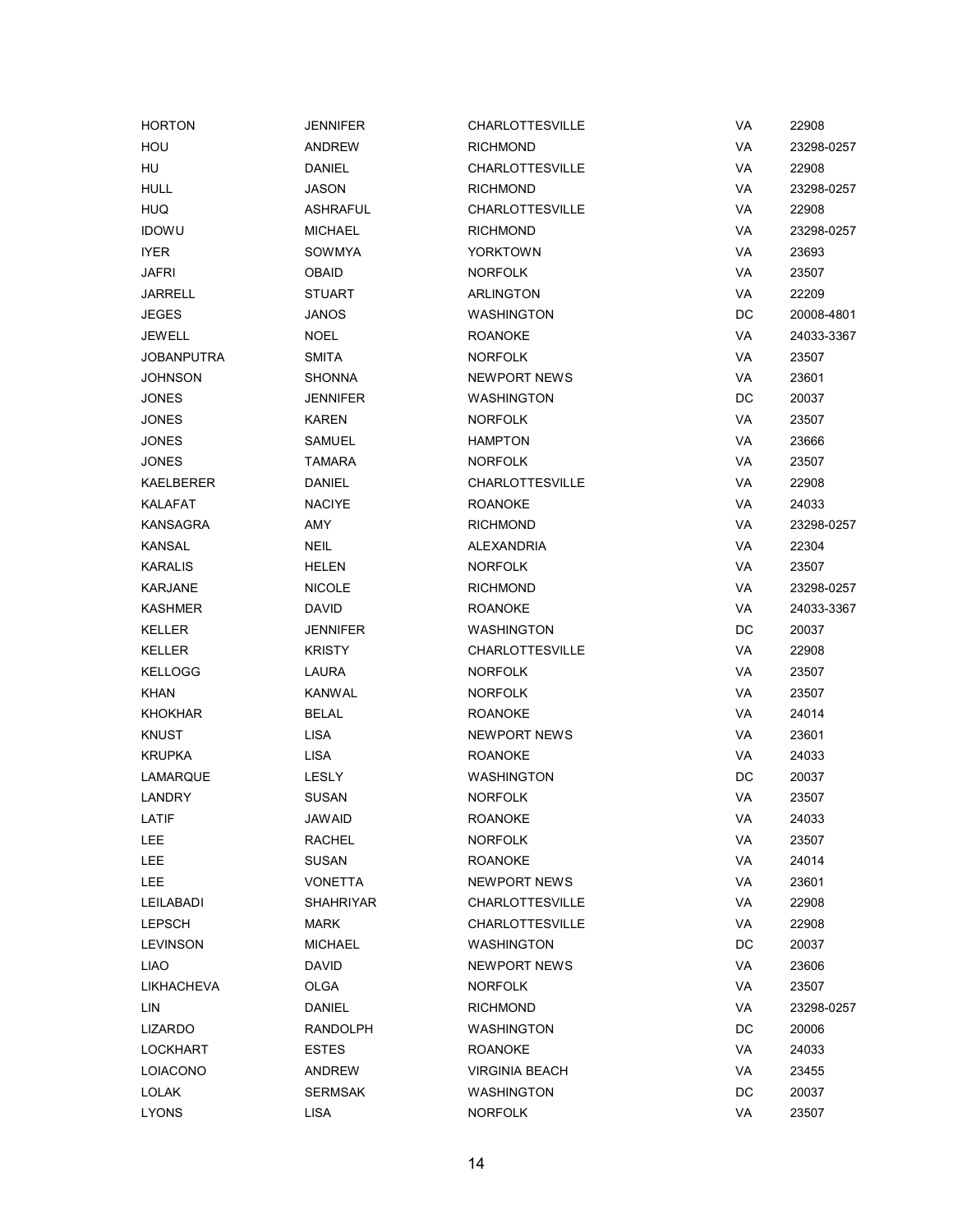| <b>MAJOR</b>      | JAMES           | <b>ROANOKE</b>         | VA | 24014      |
|-------------------|-----------------|------------------------|----|------------|
| <b>MALONE</b>     | <b>MARCUS</b>   | <b>CHARLOTTESVILLE</b> | VA | 22908      |
| <b>MAMEDOVA</b>   | <b>TAMARA</b>   | <b>NORFOLK</b>         | VA | 23507      |
| <b>MASIKY</b>     | <b>LESLIE</b>   | <b>WASHINGTON</b>      | DC | 20037      |
| MATHENA           | TRACY           | <b>NORFOLK</b>         | VA | 23507      |
| MAXWELL           | <b>BRYAN</b>    | <b>ROANOKE</b>         | VA | 24015      |
| <b>MAZAHERI</b>   | SHARAREH        | <b>NORFOLK</b>         | VA | 23507      |
| <b>MCBEAN</b>     | <b>ETWAR</b>    | <b>LAUREL</b>          | МD | 20708      |
| <b>MCCAUGHTRY</b> | <b>KRISTINA</b> | <b>CAVE SPRING</b>     | VA | 24018      |
| <b>MCCORD</b>     | JENNIFER        | NEWPORT NEWS           | VA | 23601      |
| <b>MCCULLEN</b>   | <b>MICHAEL</b>  | <b>NORFOLK</b>         | VA | 23507      |
| <b>MCDANIEL</b>   | <b>EMILY</b>    | <b>CHARLOTTESVILLE</b> | VA | 22908-0136 |
| <b>MCINTOSH</b>   | <b>GEORGIA</b>  | <b>RICHMOND</b>        | VA | 23298-1554 |
| MCLAUGHLIN        | <b>TIMOTHY</b>  | <b>CHARLOTTESVILLE</b> | VA | 22908      |
| MELBY             | <b>DEREK</b>    | <b>NORFOLK</b>         | VA | 23507      |
| <b>METER</b>      | <b>CHARLES</b>  | <b>ROANOKE</b>         | VA | 24033      |
| <b>MIDDLETON</b>  | JEREMY          | <b>CHARLOTTESVILLE</b> | VA | 22903      |
| MILNE             | JULIA           | NEWPORT NEWS           | VA | 23601      |
| MIN               | <b>GEORGE</b>   | <b>ROANOKE</b>         | VA | 24033-3367 |
| <b>MONTAGUE</b>   | <b>JENNIFER</b> | <b>CHARLOTTESVILLE</b> | VA | 22908      |
| <b>MOODY</b>      | JOHN            | <b>NASHVILLE</b>       | TN | 37212      |
| <b>MULLENIX</b>   | JASON           | <b>NORFOLK</b>         | VA | 23507      |
| <b>MULLINS</b>    | <b>JENNIFER</b> | <b>CHARLOTTESVILLE</b> | VA | 22908      |
| <b>MUNCY</b>      | <b>TRAVIS</b>   | <b>RICHMOND</b>        | VA | 23298-0257 |
| <b>MYLES</b>      | SIDNEY          | <b>ROANOKE</b>         | VA | 24033      |
| NANJAIAH          | SUDHARANI       | <b>FRONT ROYAL</b>     | VA | 22630      |
| <b>NANYONGA</b>   | <b>ALICE</b>    | <b>NORFOLK</b>         | VA | 23507      |
| NENE              | <b>RUTA</b>     | ARLINGTON              | VA | 22201      |
| NEUMAN            | <b>KENLEY</b>   | <b>RICHMOND</b>        | VA | 23298-0257 |
| <b>NOVOSEL</b>    | <b>TIMOTHY</b>  | <b>NORFOLK</b>         | VA | 23507      |
| <b>NUSS</b>       | <b>KARA</b>     | <b>NORFOLK</b>         | VA | 23507      |
| <b>O'REILLY</b>   | <b>MICHAEL</b>  | <b>WASHINGTON</b>      | DC | 20007      |
| OKULIAR           | CATHERINE       | WASHINGTON             | DC | 20008      |
| OMOTADE           | <b>ADERONKE</b> | <b>ROANOKE</b>         | VA | 24033      |
| <b>ORNELAS</b>    | <b>MONA</b>     | <b>NORFOLK</b>         | VA | 23507      |
| OSMUN             | <b>SCOTT</b>    | <b>WASHINGTON</b>      | DC | 20037      |
| OTT               | <b>BENJAMIN</b> | <b>CHARLOTTESVILLE</b> | VA | 22908      |
| PAGAN             | <b>NOEMI</b>    | LADSON                 | SC | 29456      |
| PALMISANO         | DAVID           | <b>NORFOLK</b>         | VA | 23507      |
| PARAGAS           | <b>FLORENCE</b> | <b>NORFOLK</b>         | VA | 23507      |
| PARK              | <b>SUSAN</b>    | <b>WASHINGTON</b>      | DC | 20007      |
| PATEL             | <b>HETAL</b>    | <b>FARMVILLE</b>       | VA | 23901      |
| <b>PATEL</b>      | MAHEEN          | <b>CHEVY CHASE</b>     | МD | 20815      |
| PAUL              | <b>PATRICIA</b> | NEWPORT NEWS           | VA | 23601      |
| PAUPOO            | ARASEN          | <b>ROANOKE</b>         | VA | 24013      |
| PEELE             | <b>LORI</b>     | CHESAPEAKE             | VA | 23320      |
| PETERSEN          | CARL            | <b>COLUMBIA</b>        | МD | 21046      |
| <b>PHELPS</b>     | <b>DAWN</b>     | <b>NEWPORT NEWS</b>    | VA | 23601-1976 |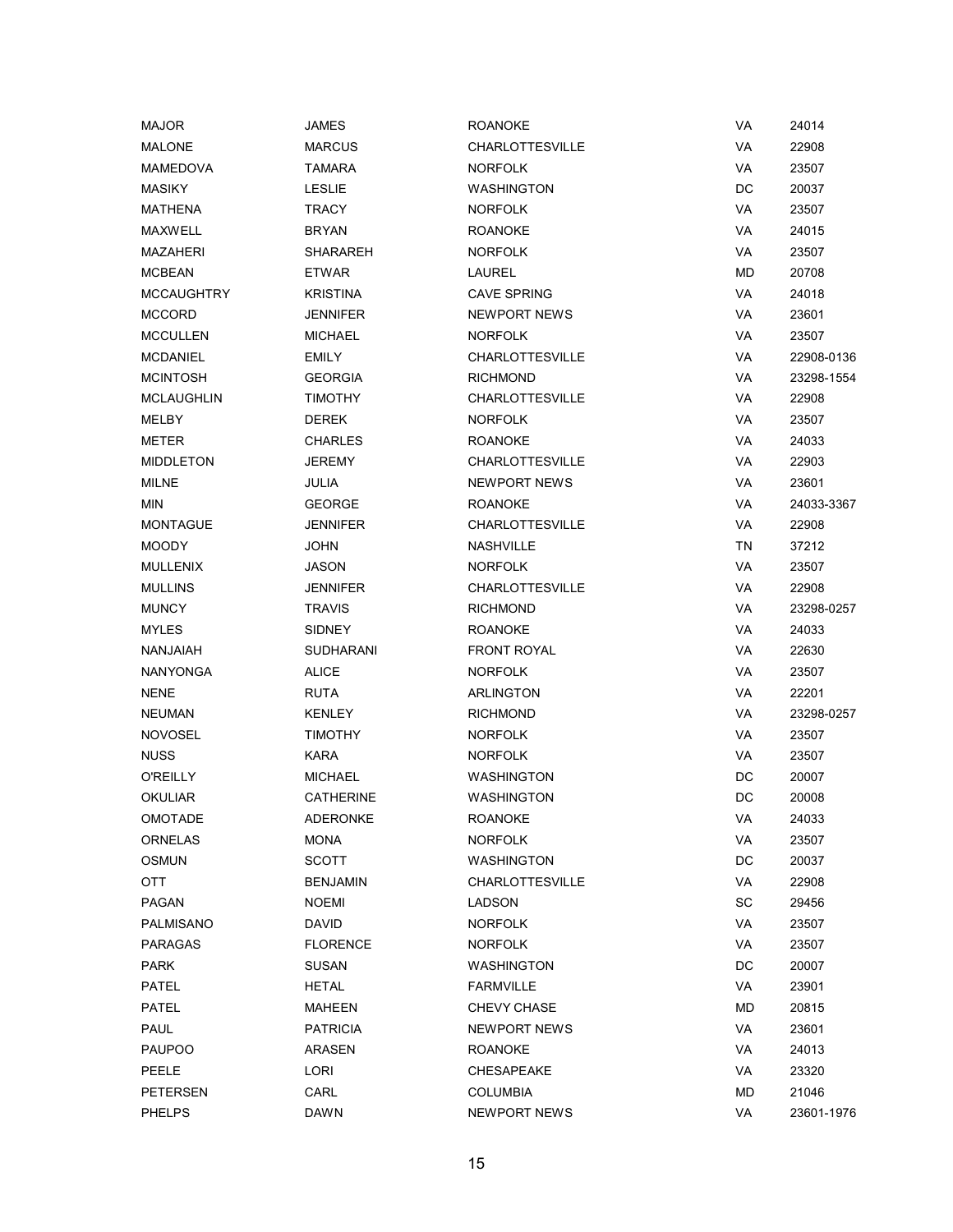| PIANTANIDA             | <b>NICHOLAS</b>  | <b>FAIRFAX</b>         | VA | 22031      |
|------------------------|------------------|------------------------|----|------------|
| <b>PLAUTZ</b>          | <b>CLAIRE</b>    | <b>CHARLOTTESVILLE</b> | VA | 22908      |
| <b>POPOVICI</b>        | <b>MARIA</b>     | <b>ROANOKE</b>         | VA | 24033-3357 |
| PORT                   | <b>CAROLYN</b>   | <b>RICHMOND</b>        | VA | 23221-2827 |
| <b>PRINGLE</b>         | <b>TAMARA</b>    | <b>RICHMOND</b>        | VA | 23229      |
| <b>PRIVALOV</b>        | <b>DENIS</b>     | <b>RICHMOND</b>        | VA | 23298-0257 |
| <b>RAJANNA</b>         | <b>KRISHNA</b>   | <b>ROANOKE</b>         | VA | 24033      |
| <b>RASTOGI</b>         | ANUJA            | <b>NORTH POTOMAC</b>   | MD | 20878      |
| RATHINASAMY            | <b>DILIP</b>     | NEWPORT NEWS           | VA | 23606-1976 |
| <b>REA</b>             | <b>CATHERINE</b> | <b>ROANOKE</b>         | VA | 24014      |
| <b>REDINGTON</b>       | <b>MAURA</b>     | <b>CHARLOTTESVILLE</b> | VA | 22908-0729 |
| <b>RINDOS</b>          | <b>MICHELLE</b>  | <b>CHARLOTTESVILLE</b> | VA | 22908      |
| <b>ROBERTS</b>         | <b>BRAD</b>      | <b>NEWPORT NEWS</b>    | VA | 23601      |
| <b>ROBINSON</b>        | AMY              | <b>CHARLOTTESVILLE</b> | VA | 22908      |
| <b>ROBINSON</b>        | <b>MELISSA</b>   | <b>ROANOKE</b>         | VA | 24033      |
| <b>ROMANO</b>          | <b>PETER</b>     | <b>NEWPORT NEWS</b>    | VA | 23601      |
| <b>RORG</b>            | <b>JULIAN</b>    | <b>ROANOKE</b>         | VA | 24014      |
| <b>ROSADO</b>          | <b>IDALIA</b>    | <b>ROANOKE</b>         | VA | 24013      |
| ROSENBAUM              | <b>TINA</b>      | <b>WASHINGTON</b>      | DC | 20037      |
| <b>ROSS</b>            | <b>NINA</b>      | <b>CHARLOTTESVILLE</b> | VA | 22908-0136 |
| <b>RUDDOCK</b>         | <b>NICOLE</b>    | <b>NORFOLK</b>         | VA | 23507      |
| RUTHERFORD             | MARY             | <b>NORFOLK</b>         | VA | 23507      |
| <b>RYAL</b>            | <b>JENNIFER</b>  | <b>NORFOLK</b>         | VA | 23507      |
| SADAAT                 | <b>PARWIN</b>    | <b>NORFOLK</b>         | VA | 23507      |
| <b>SAGART</b>          | <b>ELAHE</b>     | <b>ROANOKE</b>         | VA | 24033-3357 |
| SALGADO                | ZOE              | <b>LYNCHBURG</b>       | VA | 24501      |
| SALIB                  | <b>VICTOR</b>    | <b>NORFOLK</b>         | VA | 23507      |
| <b>SANDERS</b>         | <b>BRIAN</b>     | <b>NORFOLK</b>         | VA | 23507      |
| <b>SANDERS</b>         | <b>MARK</b>      | <b>ROANOKE</b>         | VA | 24033      |
| <b>SANTOS</b>          | KATIA            | <b>RICHMOND</b>        | VA | 23298-0257 |
| <b>SATCHITHANANDAM</b> | LAJU             | <b>NORFOLK</b>         | VA | 23507      |
| <b>SAVERY</b>          | <b>SUSAN</b>     | <b>NORFOLK</b>         | VA | 23507      |
| <b>SAWIN</b>           | <b>GREGORY</b>   | <b>CHARLOTTESVILLE</b> | VA | 22908      |
| SCANLON                | <b>NICOLE</b>    | LYNCHBURG              | VA | 24501      |
| <b>SCHILKE</b>         | SARAH            | <b>BRISTOL</b>         | ΤN | 37620      |
| <b>SCHMIDT</b>         | <b>TODD</b>      | <b>CHARLOTTESVILLE</b> | VA | 22908      |
| <b>SCHMITZ</b>         | <b>STEPHEN</b>   | <b>CHARLOTTESVILLE</b> | VA | 22908      |
| <b>SEGRETI</b>         | <b>FRANCIS</b>   | <b>NORFOLK</b>         | VA | 23507      |
| <b>SHAH</b>            | JAY              | <b>WASHINGTON</b>      | DC | 20037      |
| <b>SHAH</b>            | <b>VIPUL</b>     | <b>NORFOLK</b>         | VA | 23507      |
| SHEPPARD               | RONALD           | <b>NORTON</b>          | VA | 24273      |
| SHEW                   | KATHERINE        | <b>WILLIAMSBURG</b>    | VA | 23188      |
| SHIELDS                | KAREN            | ROANOKE                | VA | 24033-3367 |
| SIDDIQUI               | SABIHA           | <b>NORFOLK</b>         | VA | 23507      |
| SIVARAMAN              | <b>PRIYA</b>     | LYNCHBURG              | VA | 24502      |
| SLADE-BYRD             | LYNELLE          | <b>NORFOLK</b>         | VA | 23507      |
| <b>SMITH</b>           | LAURA            | <b>CHARLOTTESVILLE</b> | VA | 22908-0136 |
| <b>SMITH</b>           | <b>MOLLY</b>     | <b>NORFOLK</b>         | VA | 23507      |
|                        |                  |                        |    |            |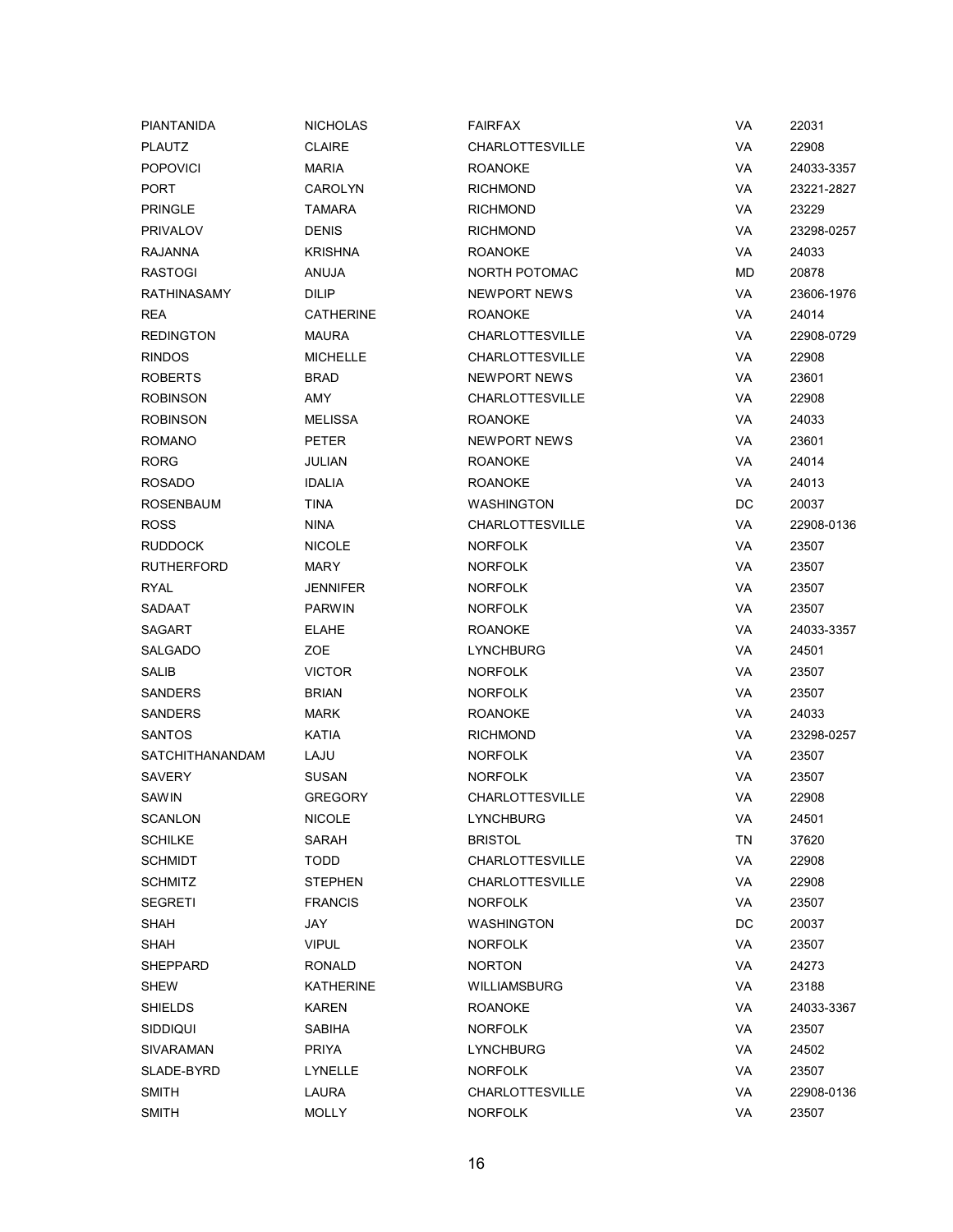| <b>SMITH</b>     | <b>RACHEL</b>     | <b>CHARLOTTESVILLE</b> | VA        | 22908      |
|------------------|-------------------|------------------------|-----------|------------|
| SNYDER           | <b>ERIK</b>       | <b>NORFOLK</b>         | VA        | 23507      |
| <b>SOJOURNER</b> | <b>HEATHER</b>    | NEWPORT NEWS           | VA        | 23601      |
| <b>SOLANKI</b>   | <b>MADHUR</b>     | <b>LYNCHBURG</b>       | VA        | 24501      |
| SONG             | ALBERT            | <b>RICHMOND</b>        | VA        | 23298      |
| <b>SPEIGHTS</b>  | <b>ANTHONY</b>    | NEWPORT NEWS           | VA        | 23601      |
| <b>STACEY</b>    | <b>JOANNA</b>     | <b>GRANDIN ROAD</b>    | VA        | 24015      |
| <b>STEARLEY</b>  | <b>GEORGE</b>     | <b>RICHMOND</b>        | VA        | 23298-0257 |
| <b>STEFANO</b>   | KIMBERLY          | <b>WASHINGTON</b>      | DC        | 20037      |
| <b>STUPSKI</b>   | <b>BERNARD</b>    | <b>CHARLOTTESVILLE</b> | VA        | 22908-0136 |
| <b>SUMNERS</b>   | ANN               | NEWPORT NEWS           | VA        | 23602      |
| <b>TABRIZI</b>   | SARA              | <b>RICHMOND</b>        | VA        | 23298-0257 |
| <b>TAYLOR</b>    | JONATHAN          | <b>NORFOLK</b>         | VA        | 23507      |
| <b>TAYLOR</b>    | MARSHA            | <b>CHARLOTTESVILLE</b> | VA        | 22908-0136 |
| TEULE-HEKIMA     | <b>NZINGA</b>     | NEWPORT NEWS           | VA        | 23601      |
| THALLER          | JOHN              | <b>CHARLOTTESVILLE</b> | VA        | 22908      |
| <b>TOROSKY</b>   | CYNDI             | <b>NORFOLK</b>         | VA        | 23507      |
| TOWNSEND         | CHARLOTTE         | <b>NORFOLK</b>         | VA        | 23507      |
| <b>TRAILL</b>    | ADAM              | <b>NORFOLK</b>         | VA        | 23507      |
| <b>TRAN</b>      | <b>NATHAN</b>     | <b>FAIRFAX</b>         | <b>VA</b> | 22030      |
| TRANDEL          | <b>BARBARA</b>    | NEWPORT NEWS           | VA        | 23601      |
| <b>TRIEU</b>     | <b>DUC</b>        | <b>ROANOKE</b>         | VA        | 24013      |
| <b>TRIMBUR</b>   | <b>JOANNE</b>     | NEWPORT NEWS           | VA        | 23601      |
| <b>TROJAN</b>    | REBECCA           | <b>CHARLOTTESVILLE</b> | VA        | 22908-0136 |
| <b>TSIKATA</b>   | KAFUI             | <b>RICHMOND</b>        | VA        | 23231      |
| <b>TULLUS</b>    | MARIANNE          | <b>VIRGINIA BEACH</b>  | VA        | 23464      |
| <b>UCCI</b>      | <b>BERNADETTE</b> | <b>RICHMOND</b>        | VA        | 23298-0257 |
| <b>VEBER</b>     | LARA              | <b>CHARLOTTESVILLE</b> | VA        | 22903-0136 |
| <b>VERMA</b>     | SOMYA             | WASHINGTON             | DC        | 20037      |
| <b>VILLAMOR</b>  | ARTURO            | <b>RICHMOND</b>        | VA        | 23298-0257 |
| <b>VINES</b>     | <b>GREGORY</b>    | <b>BRISTOL</b>         | TN        | 37620      |
| <b>VIOL</b>      | <b>ANTHONY</b>    | <b>NORFOLK</b>         | VA        | 23507      |
| <b>VISGER</b>    | JENNIFER          | <b>CHARLOTTESVILLE</b> | VA        | 22908      |
| WALDMAN          | <b>JEFFREY</b>    | <b>ROANOKE</b>         | VA        | 24014      |
| WALSH            | WILLIAM           | ROANOKE                | VA        | 24013      |
| WALTERS          | <b>KURT</b>       | <b>YORKTOWN</b>        | VA        | 23692      |
| WAY              | <b>DENISE</b>     | <b>CHARLOTTESVILLE</b> | VA        | 22903      |
| WESTER           | <b>MELISSA</b>    | NEWPORT NEWS           | VA        | 23608      |
| <b>WESTER</b>    | TRENT             | <b>NEWPORT NEWS</b>    | VA        | 23608      |
| WHITE-CHOUNG     | LISA              | <b>NORFOLK</b>         | VA        | 23507      |
| WIECKOWSKA       | ZUZANNA           | <b>NORFOLK</b>         | VA        | 23507      |
| <b>WILEY</b>     | <b>VIRGINIA</b>   | <b>CHARLOTTESVILLE</b> | VA        | 22908      |
| <b>WILLIAMS</b>  | RAENELL           | <b>NEWPORT NEWS</b>    | VA        | 23601      |
| WINTER           | WILLIAM           | <b>CHARLOTTESVILLE</b> | VA        | 22902      |
| WISE             | SHARON            | ARLINGTON              | VA        | 22202      |
| WOLDEGIORGIS     | GEBREHANA         | <b>ROANOKE</b>         | VA        | 24033-3357 |
| <b>WONG</b>      | <b>BENJAMIN</b>   | <b>NORFOLK</b>         | VA        | 23507-1627 |
| <b>WONG</b>      | <b>DAVID</b>      | <b>WASHINGTON</b>      | DC        | 20037      |